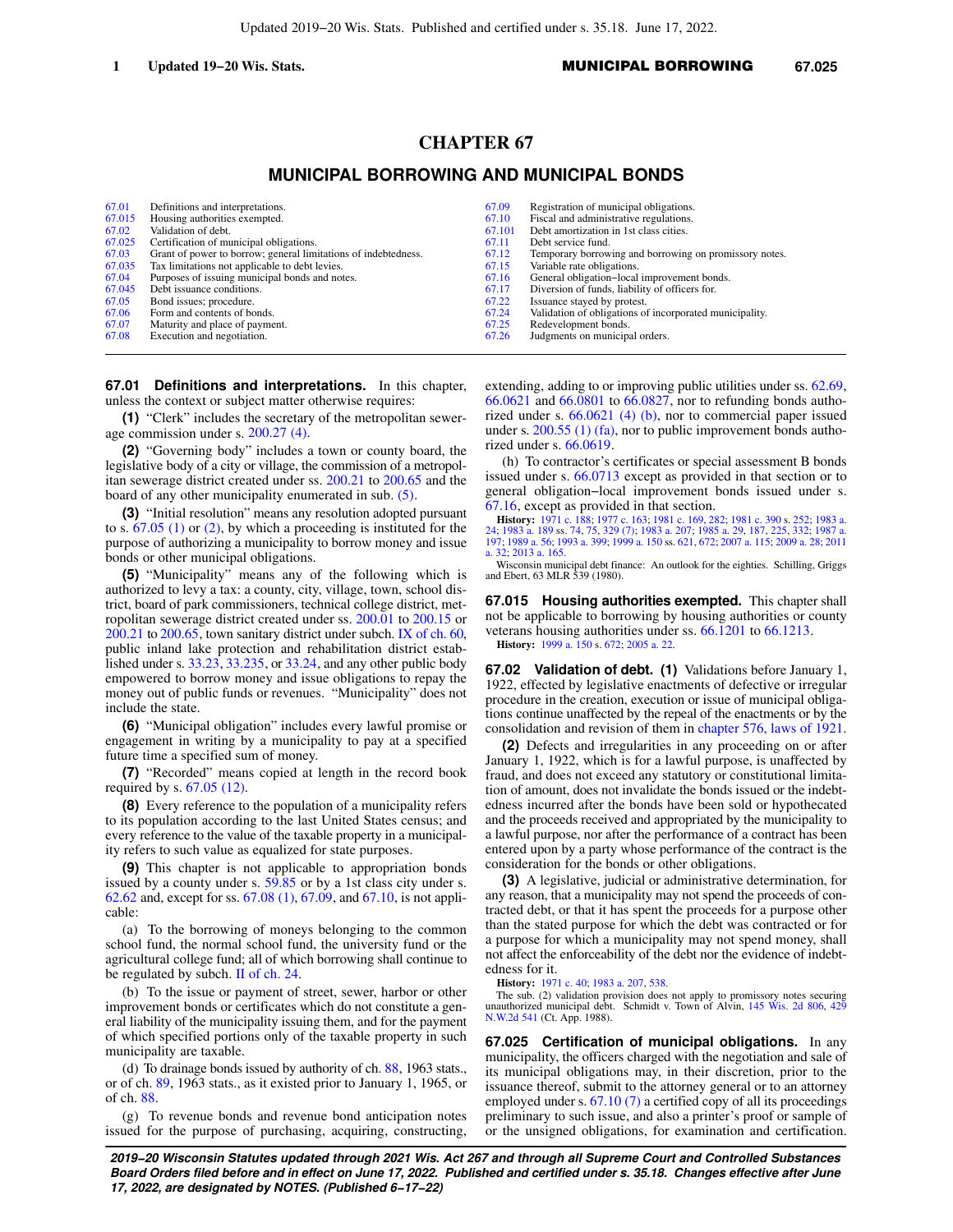# **67.025** MUNICIPAL BORROWING **Updated 19−20 Wis. Stats. 2**

Such attorney shall examine the proceedings and, if found regular and valid, shall execute a certificate of such examination and validity. As soon as such certificate is returned, the clerk of the municipality shall cause such certificate to be recorded. This section applies to obligations issued under ss.  $59.57$  (2),  $59.82$  (2) (c), [66.0621](https://docs.legis.wisconsin.gov/document/statutes/66.0621), [66.0713](https://docs.legis.wisconsin.gov/document/statutes/66.0713), [66.1103](https://docs.legis.wisconsin.gov/document/statutes/66.1103) and [66.1105 \(9\) \(b\)](https://docs.legis.wisconsin.gov/document/statutes/66.1105(9)(b)).

**History:** [1971 c. 40;](https://docs.legis.wisconsin.gov/document/acts/1971/40) [1975 c. 221;](https://docs.legis.wisconsin.gov/document/acts/1975/221) [1977 c. 418;](https://docs.legis.wisconsin.gov/document/acts/1977/418) [1987 a. 197;](https://docs.legis.wisconsin.gov/document/acts/1987/197) [1989 a. 265](https://docs.legis.wisconsin.gov/document/acts/1989/265); [1995 a.](https://docs.legis.wisconsin.gov/document/acts/1995/201) [201](https://docs.legis.wisconsin.gov/document/acts/1995/201); [1999 a. 150](https://docs.legis.wisconsin.gov/document/acts/1999/150) s. [672.](https://docs.legis.wisconsin.gov/document/acts/1999/150,%20s.%20672)

**Cross−reference:** See s. [893.77](https://docs.legis.wisconsin.gov/document/statutes/893.77) for 30−day statute of limitations on municipal obligations which have been certified by an attorney.

**67.03 Grant of power to borrow; general limitations of indebtedness. (1)** (a) Except as provided in s. [67.01 \(9\),](https://docs.legis.wisconsin.gov/document/statutes/67.01(9)) municipalities may borrow money and issue municipal obligations therefor only for the purposes and by the procedure specified in this chapter. The aggregate amount of indebtedness, including existing indebtedness, of any municipality shall not exceed 5 percent of the value of the taxable property located in the municipality as equalized for state purposes except that the aggregate amount of indebtedness of any school district that offers no less than grades 1 to 12 and that at the time of incurring the debt is eligible to receive state aid under s. [121.08](https://docs.legis.wisconsin.gov/document/statutes/121.08) shall not exceed 10 percent of the equalized value of the taxable property located in the school district.

(b) Any school district about to incur indebtedness may apply to the state superintendent of public instruction for, and the state superintendent may issue, a certificate as to the eligibility of the school district to receive state aid under s. [121.08,](https://docs.legis.wisconsin.gov/document/statutes/121.08) which certificate shall be conclusive as to such eligibility for 30 days, but not beyond the next June 30.

**(2)** The amount so limited includes such indebtedness only as has been or may be incurred independently by a municipality for its own separate purposes; and does not include any indebtedness, in whole or in part, that has been or may be incurred independently by any other municipality for its own separate purposes, even though the territory and taxable property of either municipality constitutes the whole or a part of the territory and taxable property of the other.

**(2m)** The issuance of refunding municipal obligations and the payment of municipal obligations so refunded shall be treated as if they occur simultaneously. The limitation on aggregate indebtedness under sub.  $(1)$  shall not include the amount of the refunded municipal obligation to the extent that provision is made for the payment of the refunded obligation.

**(3)** Whenever a municipality acquires a utility or other property of any kind that at the time is encumbered by mortgage, trust deed or otherwise, the municipality does not assume the payment of such encumbrance, nor does the encumbrance constitute any part of the amount limited by sub. [\(1\)](https://docs.legis.wisconsin.gov/document/statutes/67.03(1)). Neither is any deferred payment upon a municipal contract a part of said amount, if the contract expressly provides immunity for the municipality from all liability arising from such contract to make such payment.

**(4)** The last determination made by the department of revenue of the full value of the taxable property in any municipality under this section or s. [70.57](https://docs.legis.wisconsin.gov/document/statutes/70.57) or  $121.06$  (1) shall be the equalized valuation of the taxable property.

**(5)** (a) When the last determination made by the department of revenue of the full value of the taxable property in a municipality is not a true valuation of the taxable property therein because of a change in the territory thereof, the department of revenue, upon application in writing by the municipal clerk, in such form as the department prescribes, shall increase or decrease the last determination in such amount as in the best judgment of the department makes proper adjustment for the change in territory, and the resulting adjusted valuation shall be the equalized valuation of the taxable property in the municipality.

(b) When a new municipality has been formed for which no determination of the full value of the taxable property therein has been made by the department of revenue, upon application in writing by the municipal clerk, in such form as the department prescribes, the department shall determine according to its best judgment from all sources of information available to it the full value of the taxable property in the municipality, and the resulting valuation shall be the equalized valuation of the taxable property in the municipality.

**(6)** The department of revenue may certify to the clerk of any municipality the full value of the taxable property of the municipality when the equalized valuation is requested for use in connection with municipal borrowing.

**(7)** (a) For the purposes of indebtedness school districts which in successive years operate all grades to tenth, eleventh and twelfth as provided in s. [121.78 \(2\) \(b\)](https://docs.legis.wisconsin.gov/document/statutes/121.78(2)(b)) and [\(c\)](https://docs.legis.wisconsin.gov/document/statutes/121.78(2)(c)) shall be considered school districts offering no less than grades one to 12.

(b) For the purposes of indebtedness, a school district that does not operate one or more grades as a result of entering into a whole grade sharing agreement under s. [118.50](https://docs.legis.wisconsin.gov/document/statutes/118.50) is considered to be operating those grades.

**(9)** For any technical college district, the bonded indebtedness for the purpose of purchasing school sites and the construction and equipping of school buildings may not exceed 2 percent of the value of its taxable property as equalized for state purposes.

**History:** [1975 c. 39;](https://docs.legis.wisconsin.gov/document/acts/1975/39) [1981 c. 20;](https://docs.legis.wisconsin.gov/document/acts/1981/20) [1983 a. 36](https://docs.legis.wisconsin.gov/document/acts/1983/36) s. [96 \(4\);](https://docs.legis.wisconsin.gov/document/acts/1983/36,%20s.%2096) [1983 a. 189](https://docs.legis.wisconsin.gov/document/acts/1983/189) s. [329 \(7\);](https://docs.legis.wisconsin.gov/document/acts/1983/189,%20s.%20329) [1983](https://docs.legis.wisconsin.gov/document/acts/1983/207) [a. 207](https://docs.legis.wisconsin.gov/document/acts/1983/207); [1985 a. 29](https://docs.legis.wisconsin.gov/document/acts/1985/29) s. [3202 \(43\)](https://docs.legis.wisconsin.gov/document/acts/1985/29,%20s.%203202); [1985 a. 225](https://docs.legis.wisconsin.gov/document/acts/1985/225); [1987 a. 69](https://docs.legis.wisconsin.gov/document/acts/1987/69); [1991 a. 316](https://docs.legis.wisconsin.gov/document/acts/1991/316); [1993 a. 399](https://docs.legis.wisconsin.gov/document/acts/1993/399); [1995 a. 27](https://docs.legis.wisconsin.gov/document/acts/1995/27), [225;](https://docs.legis.wisconsin.gov/document/acts/1995/225) [1997 a. 27;](https://docs.legis.wisconsin.gov/document/acts/1997/27) [1999 a. 83;](https://docs.legis.wisconsin.gov/document/acts/1999/83) [2015 a. 55](https://docs.legis.wisconsin.gov/document/acts/2015/55).

A school district did not incur indebtedness by entering into a lease−purchase agreement for a new school when the district, by electing not to appropriate funds for the following fiscal year's rental payment, had the option to terminate the agreement with no future payment obligation. Deick v. Unified School District of Antigo, [165](https://docs.legis.wisconsin.gov/document/courts/165%20Wis.%202d%20458) [Wis. 2d 458,](https://docs.legis.wisconsin.gov/document/courts/165%20Wis.%202d%20458) [477 N.W.2d 613](https://docs.legis.wisconsin.gov/document/courts/477%20N.W.2d%20613) (1991).

An agreement to purchase park land whereby a county is to make deferred payments from an existing nonlapsing account, sufficient to cover the entire obligation secured by mortgaging the property to the grantor, would not c Gen. 309.

Local government units cannot include the value of tax−exempt manufacturing machinery and specific processing equipment and tax exempt merchants' stock−in− trade, manufacturers' materials, and finished products and livestock in their property valuation totals for non−tax purposes, such as for municipal debt ceilings, tax levy limitations, shared tax distributions, and school aid payments. 63 Atty. Gen. 465.

**67.035 Tax limitations not applicable to debt levies.** All taxes levied or to be levied by any municipality proceeding under this chapter for the purpose of paying principal and interest on valid bonds or notes, other than noncapital notes, as defined in s. [38.16 \(3\) \(a\) 2r.,](https://docs.legis.wisconsin.gov/document/statutes/38.16(3)(a)2r.) now or hereafter outstanding shall be without limitation notwithstanding any legislative limitation now or heretofore existing, and all such limitations are repealed insofar as they apply to taxes levied or to be levied to pay principal and interest upon such bonds or notes.

**History:** [1975 c. 80](https://docs.legis.wisconsin.gov/document/acts/1975/80); [1977 c. 29](https://docs.legis.wisconsin.gov/document/acts/1977/29); [1983 a. 27](https://docs.legis.wisconsin.gov/document/acts/1983/27); [1993 a. 16;](https://docs.legis.wisconsin.gov/document/acts/1993/16) [2013 a. 20.](https://docs.legis.wisconsin.gov/document/acts/2013/20)

### **67.04 Purposes of issuing municipal bonds and notes. (1)** In this section:

(a) "Ancillary charges" include site preparation expenditures, professional fees, legal claims directly attributable to asset acquisition and interest costs incurred prior to and during construction.

(ag) "Operating expenses" include wages, salaries, fringe benefits, materials, supplies, contractual services, equipment with a useful life of less than one year and other costs specified by the department of revenue by rule. "Operating expenses" do not include ancillary charges incurred in the acquisition, development or construction of real property or property with a useful life of one year or more.

(ar) "Project" means the acquisition, leasing, planning, design, construction, development, extension, enlargement, renovation, rebuilding, repair or improvement of land, waters, property, highways, buildings, equipment or facilities.

(b) "Public purpose" means the performance of any power or duty of the issuing municipality.

**(2)** (a) Subject to the limitations specified in ss. [67.03](https://docs.legis.wisconsin.gov/document/statutes/67.03) and [67.045,](https://docs.legis.wisconsin.gov/document/statutes/67.045) any municipality may borrow money and issue bonds to finance any project undertaken for a public purpose.

(b) Subject to the limitations specified in s. [67.03](https://docs.legis.wisconsin.gov/document/statutes/67.03), any city with a population greater than 75,000 may borrow money and issue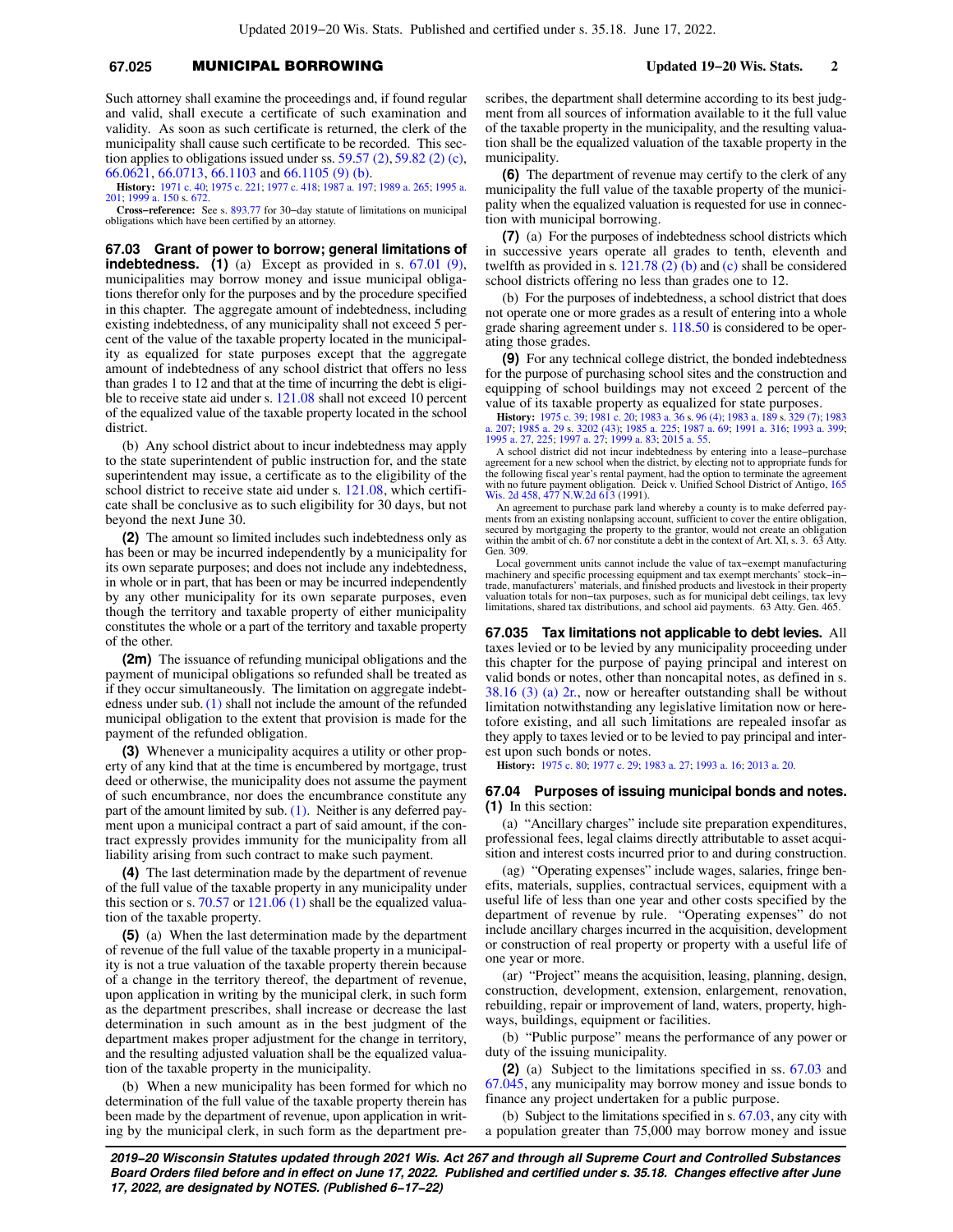bonds to finance the cost of low−interest mortgage loans under s. [62.237.](https://docs.legis.wisconsin.gov/document/statutes/62.237)

**(3)** Subject to the limitations specified in s. [67.03,](https://docs.legis.wisconsin.gov/document/statutes/67.03) any municipality may refund municipal obligations including interest on them whether or not the obligations being refunded were issued for any purpose for which the municipal obligations might have been issued in the original instance, if the time for payment of bonds issued to refund bonds and notes authorized under this chapter does not extend beyond the period permitted under s. [67.07](https://docs.legis.wisconsin.gov/document/statutes/67.07). Bonds issued to refund municipal obligations issued under ch. [66](https://docs.legis.wisconsin.gov/document/statutes/ch.%2066) shall be paid within the period permitted under s. [67.07,](https://docs.legis.wisconsin.gov/document/statutes/67.07) commencing on the original date of the refunding bonds.

**(4)** The legislature finds that contracting of debt under this chapter for any project constitutes a public purpose.

**(5)** (a) Except as provided in par. [\(b\)](https://docs.legis.wisconsin.gov/document/statutes/67.04(5)(b)), the proceeds of any municipal bonds or notes issued by a county under this chapter shall not be used to fund the operating expenses of the general fund of the county or to fund the operating expenses of any special revenue fund of the county that is supported by property taxes.

(b) Paragraph [\(a\)](https://docs.legis.wisconsin.gov/document/statutes/67.04(5)(a)) does not apply to notes issued under s. [67.12](https://docs.legis.wisconsin.gov/document/statutes/67.12(1))  $(1)$  to  $(8m)$  or to municipal bonds or notes issued by a county for any of the following purposes:

1. To comply with a court order or judgment.

3. To provide liability insurance, property insurance, or risk management services under s. [611.11 \(4\).](https://docs.legis.wisconsin.gov/document/statutes/611.11(4))

4. To pay unfunded prior service liability contributions under the Wisconsin retirement system, or to pay unfunded prior service liability with respect to an employee retirement system, if all of the net proceeds of the note will be used to pay for such contributions or payments.

**History:** [1983 a. 207,](https://docs.legis.wisconsin.gov/document/acts/1983/207) [236,](https://docs.legis.wisconsin.gov/document/acts/1983/236) [368](https://docs.legis.wisconsin.gov/document/acts/1983/368), [538](https://docs.legis.wisconsin.gov/document/acts/1983/538); [1987 a. 197;](https://docs.legis.wisconsin.gov/document/acts/1987/197) [1993 a. 16](https://docs.legis.wisconsin.gov/document/acts/1993/16); [1995 a. 227](https://docs.legis.wisconsin.gov/document/acts/1995/227); [1999](https://docs.legis.wisconsin.gov/document/acts/1999/9) [a. 9;](https://docs.legis.wisconsin.gov/document/acts/1999/9) [1999 a. 150](https://docs.legis.wisconsin.gov/document/acts/1999/150) s. [672](https://docs.legis.wisconsin.gov/document/acts/1999/150,%20s.%20672); [2003 a. 78](https://docs.legis.wisconsin.gov/document/acts/2003/78); [2007 a. 115.](https://docs.legis.wisconsin.gov/document/acts/2007/115)

**67.045 Debt issuance conditions. (1)** The governing body of a county may not issue bonds under s. [67.05](https://docs.legis.wisconsin.gov/document/statutes/67.05) or promissory notes under s. [67.12 \(12\)](https://docs.legis.wisconsin.gov/document/statutes/67.12(12)) unless one or more of the following apply:

(a) A referendum is held, following the procedures in s. [67.05](https://docs.legis.wisconsin.gov/document/statutes/67.05(3)) [\(3\)](https://docs.legis.wisconsin.gov/document/statutes/67.05(3)), that approves the debt issuance.

(b) The governing body of the county adopts a resolution that sets forth its reasonable expectations that issuance of the debt will not cause the county to increase the debt levy rate, as defined in s. [59.605 \(1\) \(b\)](https://docs.legis.wisconsin.gov/document/statutes/59.605(1)(b)).

(c) Issuance of the debt was authorized by an initial resolution adopted by the governing body of the county prior to August 12, 1993.

(d) The debt is issued for the purposes under s.  $67.05$  (7) (c), [\(cc\),](https://docs.legis.wisconsin.gov/document/statutes/67.05(7)(cc)) [\(f\)](https://docs.legis.wisconsin.gov/document/statutes/67.05(7)(f)), [\(h\)](https://docs.legis.wisconsin.gov/document/statutes/67.05(7)(h)) or [\(i\)](https://docs.legis.wisconsin.gov/document/statutes/67.05(7)(i)).

(e) The debt is issued to fund or refund outstanding municipal obligations, interest on outstanding municipal obligations, or the payment of related issuance costs or redemption premiums.

(f) The governing body adopts a resolution to issue the debt by a vote of at least three−fourths of the members−elect, as defined in s. [59.001 \(2m\).](https://docs.legis.wisconsin.gov/document/statutes/59.001(2m))

(g) The debt is issued by a county having a population of 750,000 or more to pay unfunded prior service liability with respect to an employee retirement system.

(h) The debt is issued for the purpose of acquiring or installing energy efficient equipment.

**(2)** (a) The department of revenue shall promulgate rules that set forth the standards to be used by the governing body of a county in adopting a resolution under sub.  $(1)$  (b). The rules shall permit the reasonable exercise of local self−determination and debt management and prohibit the consideration of unreasonable assumptions that may cause an increase in the debt levy rate, as defined in s. [59.605 \(1\) \(b\)](https://docs.legis.wisconsin.gov/document/statutes/59.605(1)(b)).

(b) The standards in the rules under par. [\(a\)](https://docs.legis.wisconsin.gov/document/statutes/67.045(2)(a)) shall address issues including all of the following:

# **3 Updated 19−20 Wis. Stats.** MUNICIPAL BORROWING **67.05**

1. The equalized value of taxable property in the county.

2. The annual debt service on the debt being issued.

3. The treatment of anticipated refunding of balloon payments.

4. Variable rate obligations.

5. Past and anticipated revenues that may abate a debt levy.

6. The amount of state aid that may be received in future years.

**History:** [1993 a. 16](https://docs.legis.wisconsin.gov/document/acts/1993/16); [1999 a. 150](https://docs.legis.wisconsin.gov/document/acts/1999/150) s. [672](https://docs.legis.wisconsin.gov/document/acts/1999/150,%20s.%20672); [2007 a. 115](https://docs.legis.wisconsin.gov/document/acts/2007/115); [2009 a. 2](https://docs.legis.wisconsin.gov/document/acts/2009/2); [2017 a. 207](https://docs.legis.wisconsin.gov/document/acts/2017/207) s. [5](https://docs.legis.wisconsin.gov/document/acts/2017/207,%20s.%205).

**67.05 Bond issues; procedure. (1)** INITIAL RESOLUTION BY GOVERNING BODY. If any municipality seeks to issue a bond under s. [67.04,](https://docs.legis.wisconsin.gov/document/statutes/67.04) the governing body of the municipality shall, prior to the issuance of the bond, adopt a resolution that states the purpose for and maximum amount of the borrowing. The resolution adopted under this section shall be known as the initial resolution. If a permissive referendum on the bond issue is allowed under this section, the governing body shall, within 15 days after the initial resolution is adopted, publish a class 1 notice under ch. [985](https://docs.legis.wisconsin.gov/document/statutes/ch.%20985) stating the purpose and maximum principal amount of the bond issue and describing the opportunity and procedure for submitting a petition requesting a referendum on the bond issue.

**(2)** INITIAL RESOLUTION BY ELECTORS. (a) The electors of any town, common school district, union high school district, whether such district is joint or otherwise, or of any municipality other than a county, a city, a village, a technical college district or a board of park commissioners, may at any annual meeting, or at a special meeting of such electors called for the purpose, adopt the initial resolution prescribed by sub. [\(1\)](https://docs.legis.wisconsin.gov/document/statutes/67.05(1)) without any prior adoption thereof by the governing body of such municipality. The vote in such case shall be made by ballot in substantially the following form:

### FOR BONDS  $\Box$  AGAINST BONDS  $\Box$

(b) The electors of a city may adopt the initial resolution pre-scribed by sub. [\(1\)](https://docs.legis.wisconsin.gov/document/statutes/67.05(1)) in the manner provided by s. [9.20](https://docs.legis.wisconsin.gov/document/statutes/9.20).

**(3)** REFERENDUM PROCEDURE. Whenever a referendum is held under this section, the following procedures shall be used:

(a) 1. The clerk of the jurisdiction in which the referendum is held shall publish a type A notice under s. [10.01 \(2\) \(a\)](https://docs.legis.wisconsin.gov/document/statutes/10.01(2)(a)) on the 4th Tuesday before the referendum is held.

2. If the referendum is not held in conjunction with a national, state, county or municipal election, the clerk of the jurisdiction in which the referendum is held shall publish a type E notice under s. [10.01 \(2\) \(e\)](https://docs.legis.wisconsin.gov/document/statutes/10.01(2)(e)) on the 4th Tuesday before the referendum is held. If the referendum is a county or municipal referendum and is not held in conjunction with a national, state, county or municipal election, the municipal clerk of each municipality in which the referendum is held shall publish a type E notice on the 4th Tuesday before the referendum is held.

3. The clerk of the jurisdiction in which the referendum is held shall publish type B and C notices under s.  $10.01$  (2) (b) and [\(c\)](https://docs.legis.wisconsin.gov/document/statutes/10.01(2)(c)) on the day before the referendum is held.

4. If the referendum is not held in conjunction with a national, state, county or municipal election, the clerk of the jurisdiction in which the referendum is held shall publish a type D notice under s. [10.01 \(2\) \(d\)](https://docs.legis.wisconsin.gov/document/statutes/10.01(2)(d)) on the day before the referendum is held. If the referendum is a county or municipal referendum and is not held in conjunction with a national, state, county or municipal election, the municipal clerk of each municipality in which the referendum is held shall publish a type D notice on the day before the referendum is held.

5. The date for publication of any notice may be changed as provided in s. [10.04 \(3\) \(a\)](https://docs.legis.wisconsin.gov/document/statutes/10.04(3)(a)).

6. In villages, towns and school districts, posting may be substituted for publication as provided in s. [10.05.](https://docs.legis.wisconsin.gov/document/statutes/10.05)

7. Whenever the clerks of more than one jurisdiction are required under this section to publish the same notice on the same day, they may publish one notice only and share the cost under s. [10.07 \(1\)](https://docs.legis.wisconsin.gov/document/statutes/10.07(1)).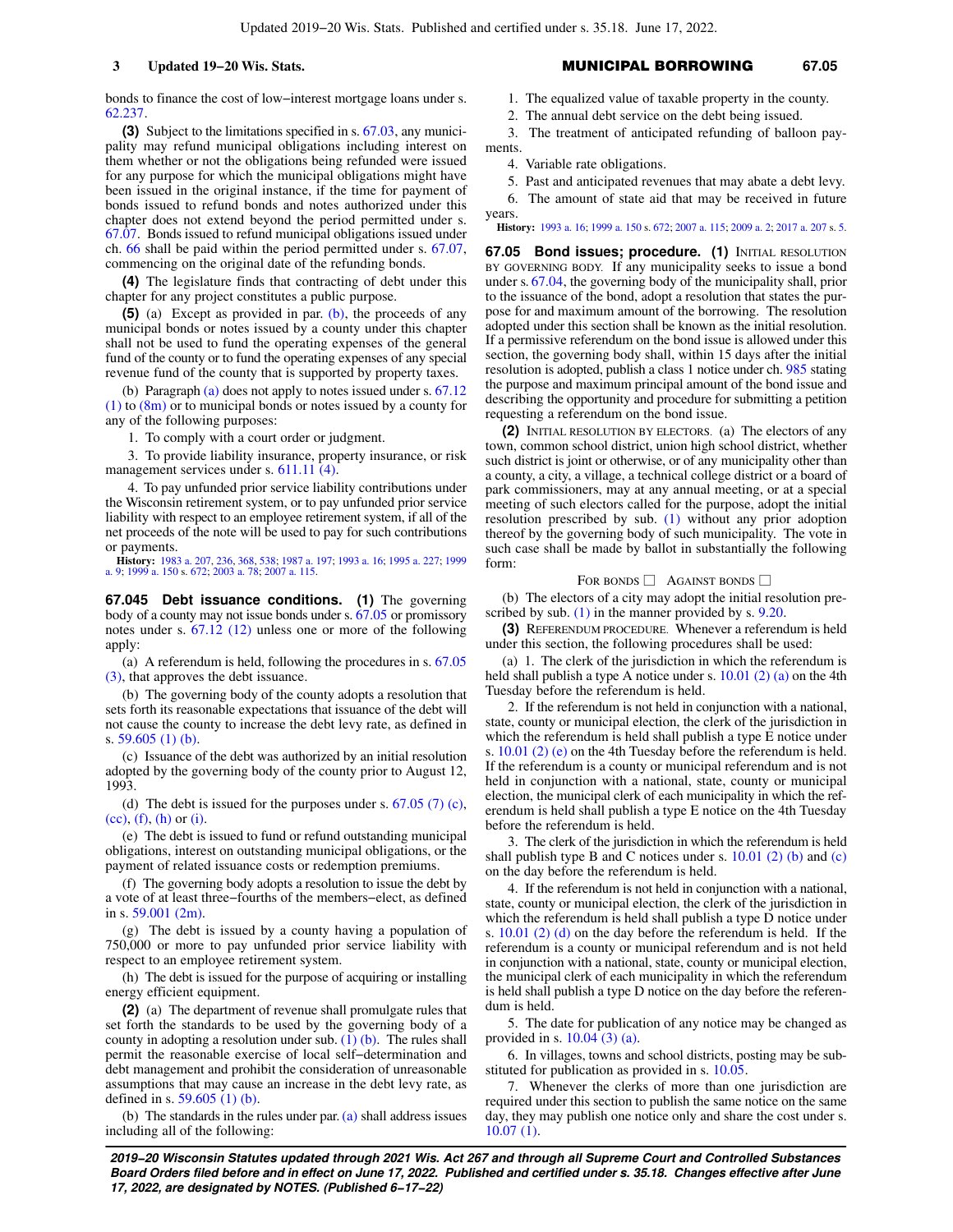# **67.05** MUNICIPAL BORROWING **Updated 19−20 Wis. Stats. 4**

(am) The question on which the referendum is held shall be filed as provided in s. [8.37](https://docs.legis.wisconsin.gov/document/statutes/8.37).

(b) The clerk of the jurisdiction in which the referendum is held shall prepare or arrange for the preparation of the ballots. If the jurisdiction in which the referendum is held is not a city, village, or town, and the clerk of the jurisdiction in which the referendum is held prepares the ballots, the clerk shall deliver the ballots to the municipal clerk of each city, village, or town which is wholly or partly contained within the jurisdiction in which the referendum is held. The form of the ballot shall correspond with the form pre-scribed by the elections commission under ss. [5.64 \(2\)](https://docs.legis.wisconsin.gov/document/statutes/5.64(2)) and [7.08](https://docs.legis.wisconsin.gov/document/statutes/7.08(1)(a)) [\(1\) \(a\).](https://docs.legis.wisconsin.gov/document/statutes/7.08(1)(a))

(c) Absentee ballots shall be distributed by the municipal clerk or board of election commissioners of each municipality which is contained within the jurisdiction in which the referendum is held.

(d) The question shall contain a statement of the purpose for which bonds are to be issued and the maximum amount of the bonds to be issued.

(e) Election officials appointed under s. [7.30 \(4\)](https://docs.legis.wisconsin.gov/document/statutes/7.30(4)) shall conduct the election in each municipality which is contained within the jurisdiction in which the referendum is held.

(f) If a special purpose district calls a referendum to be held in conjunction with a state, county, municipal or judicial election, the polling places for the state, county, municipal or judicial election shall be the polling places for the special purpose district referendum and the municipal election hours shall apply. If no state, county, municipal or judicial election is held on the day of the special purpose district referendum, the governing body of the special purpose district may select the polling places to be used, except as otherwise provided in s.  $120.06(9)(b)$  in the case of a school district. If a polling place located in the special purpose district that was utilized at the most recent spring or general election is not utilized by the special purpose district, the governing body of the special purpose district shall post a notice on the door of the polling place indicating all polling places open for voting. The municipal clerk of each municipality in which a polling place is located shall provide the necessary equipment to operate the polling place.

(g) The returns shall be canvassed by the board of canvassers of each municipality which is contained within the jurisdiction in which the referendum is held. When a referendum is held in a special purpose district, the board of canvassers shall canvass and certify the returns of the referendum to the clerk of the district in which the referendum is held. The board of canvassers of the jurisdiction in which the referendum is held shall then determine the result of the referendum. If the jurisdiction does not have a board of canvassers, the clerk of the jurisdiction shall appoint 2 reputable citizens who with the clerk shall constitute the board of canvassers. The board of canvassers may return defective returns to the municipal board of canvassers in the manner provided in s. [7.60 \(3\).](https://docs.legis.wisconsin.gov/document/statutes/7.60(3)) The board of canvassers shall prepare a statement showing the number of votes cast for and against the question and shall prepare a determination showing the result of the referendum. Each statement and determination shall be attested by each of the canvassers. The board of canvassers shall file the statement and determination in the office of the clerk of the jurisdiction.

(h) The cost of the election shall be borne as provided in ss. [5.68](https://docs.legis.wisconsin.gov/document/statutes/5.68) and [7.03](https://docs.legis.wisconsin.gov/document/statutes/7.03).

(i) Any special purpose district may delegate any duty which is imposed upon the clerk of the district in connection with the conduct of a referendum under this section to the municipal clerk or board of election commissioners of each municipality which is contained within the jurisdiction in which the referendum is held. The district may compensate the municipality for performing such duties at a rate agreed upon between the district and the municipality.

**(4)** PERMISSIVE REFERENDUM IN COUNTIES. If a county board adopts an initial resolution for an issue of county bonds to provide for the original construction or for the improvement and maintenance of highways, to provide railroad aid, or to construct, acquire or maintain, or to aid in constructing, acquiring or maintaining a bridge over or across any stream or other body of water bordering upon or intersecting any part of the county, the county clerk is not required to submit the resolution for approval to the electors of the county at a special election unless within 30 days after the adoption thereof there is filed with the clerk a petition conforming to the requirements of s. [8.40](https://docs.legis.wisconsin.gov/document/statutes/8.40) requesting such submission, signed by electors numbering at least 10 percent of the votes cast in the county for governor at the last general election. If a petition is filed, the question submitted shall be whether the resolution shall be or shall not be approved. No such resolution of a county board other than those specified in this subsection need be submitted to county electors, except as provided otherwise in sub. [\(7\)](https://docs.legis.wisconsin.gov/document/statutes/67.05(7)).

**(5)** REFERENDUM IN TOWNS, VILLAGES AND CITIES. (a) Whenever an initial resolution has been so adopted by the governing body of a town, the clerk of the municipality shall immediately record the resolution and call a special election for the purpose of submitting the resolution to the electors of the municipality for approval. This paragraph does not apply to bonds issued to finance low−interest mortgage loans under s. [62.237](https://docs.legis.wisconsin.gov/document/statutes/62.237), unless a number of electors equal to at least 15 percent of the votes cast for governor at the last general election in their town sign and file a petition conforming to the requirements of s. [8.40](https://docs.legis.wisconsin.gov/document/statutes/8.40) with the town clerk requesting submission of the resolution. Whenever a number of electors cannot be determined on the basis of reported statistics, the number shall be determined in accordance with s. [60.74](https://docs.legis.wisconsin.gov/document/statutes/60.74(6)) [\(6\).](https://docs.legis.wisconsin.gov/document/statutes/60.74(6)) If a petition is filed, the question submitted shall be whether the resolution shall or shall not be approved. This paragraph is limited in its scope by sub. [\(7\).](https://docs.legis.wisconsin.gov/document/statutes/67.05(7))

(b) No city or village may issue bonds for any purposes other than for water systems, lighting works, gas works, bridges, street lighting, street improvements, street improvement funding, hospitals, airports, harbor improvements, river improvements, breakwaters and protection piers, sewerage, garbage disposal, rubbish or refuse disposal, any combination of sewage, garbage or refuse or rubbish disposal, parks and public grounds, swimming pools and band shells, veterans housing projects, paying the municipality's portion of the cost of abolishing grade crossings, for the construction of police facilities and combined fire and police safety buildings, for the purchase of sites for engine houses, for fire engines and other equipment of the fire department, for construction of engine houses, and for pumps, water mains, reservoirs and all other reasonable facilities for fire protection apparatus or equipment for fire protection, for parking lots or other parking facilities, for school purposes, for libraries, for buildings for the housing of machinery and equipment, for acquiring and developing sites for industry and commerce as will expand the municipal tax base, for financing the cost of low−interest mortgage loans under s. [62.237,](https://docs.legis.wisconsin.gov/document/statutes/62.237) for providing financial assistance to blight elimination, slum clearance, community development, redevelopment and urban renewal programs and projects under ss. [66.1105,](https://docs.legis.wisconsin.gov/document/statutes/66.1105) [66.1301](https://docs.legis.wisconsin.gov/document/statutes/66.1301) to [66.1329](https://docs.legis.wisconsin.gov/document/statutes/66.1329) and [66.1331](https://docs.legis.wisconsin.gov/document/statutes/66.1331) to [66.1337,](https://docs.legis.wisconsin.gov/document/statutes/66.1337) to issue appropriation bonds under s. [62.62](https://docs.legis.wisconsin.gov/document/statutes/62.62) to pay unfunded prior service liability with respect to an employee retirement system, or for University of Wisconsin System college campuses, as defined in s. [36.05](https://docs.legis.wisconsin.gov/document/statutes/36.05(6m)) [\(6m\),](https://docs.legis.wisconsin.gov/document/statutes/36.05(6m)) until the proposition for their issue for the special purpose has been submitted to the electors of the city or village and adopted by a majority vote. Except as provided under sub. [\(15\),](https://docs.legis.wisconsin.gov/document/statutes/67.05(15)) if the common council of a city or the village board of a village declares its purpose to raise money by issuing bonds for any purpose other than those specified in this subsection, it shall direct by resolution, which shall be recorded at length in the record of its proceedings, the clerk to call a special election for the purpose of submitting the question of bonding to the city or village electors. If a number of electors of a city or village equal to at least 15 percent of the votes cast for governor at the last general election in their city or village sign and file a petition conforming to the requirements of s. [8.40](https://docs.legis.wisconsin.gov/document/statutes/8.40) with the city or village clerk requesting submission of the resolution, the city or village may not issue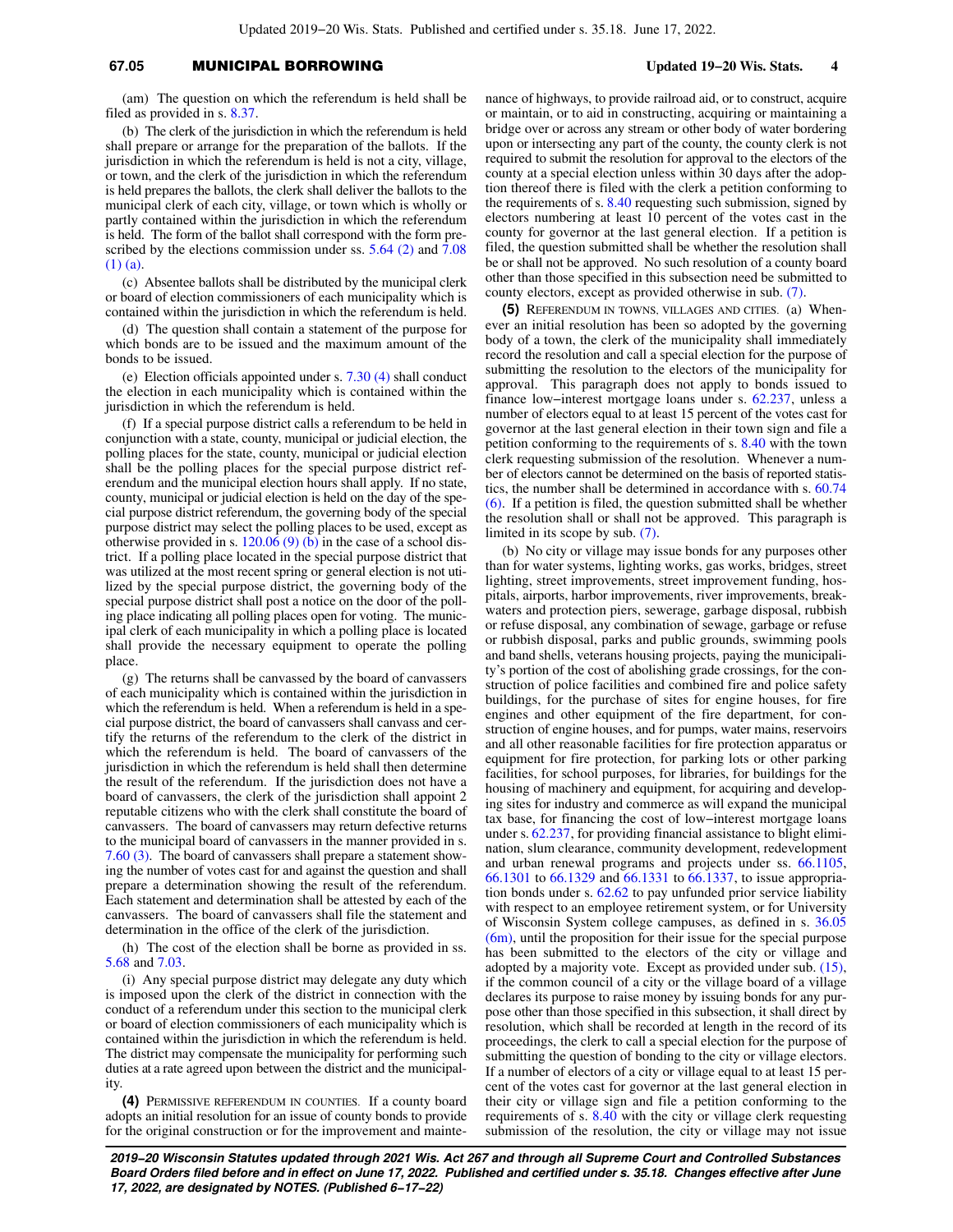bonds for financing the cost of low−interest mortgage loans under s. [62.237](https://docs.legis.wisconsin.gov/document/statutes/62.237) without calling a special election to submit the question of bonding to the city or village electors for their approval.

**(6)** REFERENDUM IN OTHER CASES. Whenever an initial resolution has been adopted by the governing body of any municipality other than a county, a town, a city, a village, a technical college district, a metropolitan sewerage district created under ss. [200.01](https://docs.legis.wisconsin.gov/document/statutes/200.01) to [200.15](https://docs.legis.wisconsin.gov/document/statutes/200.15) or [200.21](https://docs.legis.wisconsin.gov/document/statutes/200.21) to [200.65](https://docs.legis.wisconsin.gov/document/statutes/200.65), a town sanitary district, a public inland lake protection and rehabilitation district, or a board of park commissioners, the clerk of such municipality shall immediately record the resolution and call a special meeting for the purpose of submitting it to the electors of the municipality for ratification or rejection. The calling and conduct of the meeting shall be governed by those statutes, so far as applicable, which govern the calling and conduct of special meetings in general. The notice of the meeting, which shall be publicly read before the balloting shall commence, and the ballot used, shall embody a copy of the resolution; the form of the ballot shall correspond with the form pre-scribed by the elections commission under ss. [5.64 \(2\)](https://docs.legis.wisconsin.gov/document/statutes/5.64(2)) and [7.08](https://docs.legis.wisconsin.gov/document/statutes/7.08(1)(a)) [\(1\) \(a\)](https://docs.legis.wisconsin.gov/document/statutes/7.08(1)(a)); and the question submitted shall be whether the resolution shall be approved.

**(6a)** SCHOOL DISTRICT BONDS, REFERENDUM. (a) 1. Subsections  $(2)$  (a) and  $(6)$  do not apply to the issuing of bonds or the borrowing of money by any school district.

2. Except as provided under pars.  $(b)$  and  $(c)$  and subs.  $(7)$  and [\(15\),](https://docs.legis.wisconsin.gov/document/statutes/67.05(15)) and subject to the limit on the number of referendums that may be called in any calendar year under subd. [2. a.](https://docs.legis.wisconsin.gov/document/statutes/67.05(6a)(a)2.a.), if the board of any school district, or the electors at a regularly called school district meeting, by a majority vote adopt an initial resolution to raise an amount of money by a bond issue, the school district clerk shall, within 10 days, publish notice of such adoption as a class 1 notice under ch. [985](https://docs.legis.wisconsin.gov/document/statutes/ch.%20985) or post the notice as provided under s. [10.05.](https://docs.legis.wisconsin.gov/document/statutes/10.05) The notice shall state the maximum amount proposed to be borrowed, the purpose of the borrowing, that the resolution was adopted under this subdivision and the place where and the hours during which the resolution may be inspected. The school board shall also do one of the following:

a. Direct the school district clerk to submit the resolution to the electors for approval or rejection at the next regularly scheduled spring primary or election or partisan primary or general election, provided such election is to be held not earlier than 70 days after the adoption of the resolution. A school board may pro-ceed under this subd. [2. a.](https://docs.legis.wisconsin.gov/document/statutes/67.05(6a)(a)2.a.) and under s.  $121.91$  (3) (a) 1. no more than 2 times in any calendar year. The resolution shall not be effective unless adopted by a majority of the school district electors voting at the referendum.

b. Specify in the initial resolution the date, time and place for a public hearing on the resolution, which shall be within 10 days after the publication of the notice under subd. [2. \(intro.\)](https://docs.legis.wisconsin.gov/document/statutes/67.05(6a)(a)2.(intro.)), and whether the public hearing is for informational purposes only or whether electors present at the public hearing will be given an opportunity to vote on whether a referendum shall be held on the initial resolution.

c. For a school district that has experienced a natural disaster, including a fire, that causes the school district's costs to increase, direct the school district clerk to call a special referendum to be held within the 6−month period immediately following the natural disaster, provided the special referendum is to be held not sooner than 70 days after the adoption of the initial resolution. The resolution shall not be effective unless adopted by a majority of the school district electors voting at the referendum.

(am) 1. If the public hearing under par. [\(a\) 2. b.](https://docs.legis.wisconsin.gov/document/statutes/67.05(6a)(a)2.b.) is for informational purposes only and, within 30 days after the public hearing, a petition is filed with the school district clerk for a referendum on the resolution signed by at least 7,500 electors of the school district or at least 20 percent of the school district electors, as deter-mined under s. [115.01 \(13\),](https://docs.legis.wisconsin.gov/document/statutes/115.01(13)) whichever is less, the resolution shall not be effective unless adopted by a majority of the school district electors voting at the referendum. Subject to the limit therein, the school board shall hold the referendum in accordance with par. [\(a\)](https://docs.legis.wisconsin.gov/document/statutes/67.05(6a)(a)2.a.)

[2. a.](https://docs.legis.wisconsin.gov/document/statutes/67.05(6a)(a)2.a.) The question submitted shall be whether the initial resolution shall or shall not be approved.

2. If a vote is taken at the public hearing under par. [\(a\) 2. b.,](https://docs.legis.wisconsin.gov/document/statutes/67.05(6a)(a)2.b.) and a majority of the electors present and voting at the hearing determine that a referendum shall be held on the initial resolution, the school board shall proceed under par. [\(a\) 2. a.](https://docs.legis.wisconsin.gov/document/statutes/67.05(6a)(a)2.a.)

3. If a vote is taken at the public hearing under par. [\(a\) 2. b.,](https://docs.legis.wisconsin.gov/document/statutes/67.05(6a)(a)2.b.) and a majority of the electors present and voting at the hearing determine that no referendum on the initial resolution shall be held, the resolution shall be effective unless a petition is filed as provided under subd. [1.](https://docs.legis.wisconsin.gov/document/statutes/67.05(6a)(am)1.)

(b) Paragraph [\(a\) 2.](https://docs.legis.wisconsin.gov/document/statutes/67.05(6a)(a)2.) applies only if the amount of money to be raised by the bond issue will cause the aggregate amount of outstanding indebtedness of the school district incurred without a referendum since August 9, 1989, excluding amounts specified in par. [\(bm\)](https://docs.legis.wisconsin.gov/document/statutes/67.05(6a)(bm)), to exceed \$1,000,000 or an amount determined as follows, whichever is less:

1. Divide the full value of all taxable property in all school districts operating a high school, as determined under s. [121.06 \(1\),](https://docs.legis.wisconsin.gov/document/statutes/121.06(1)) by the total membership, as defined in s. [121.004 \(5\),](https://docs.legis.wisconsin.gov/document/statutes/121.004(5)) of all school districts.

2. Multiply the quotient under subd. [1.](https://docs.legis.wisconsin.gov/document/statutes/67.05(6a)(b)1.) by 0.015.

3. Multiply the product under subd. [2.](https://docs.legis.wisconsin.gov/document/statutes/67.05(6a)(b)2.) by the school district membership, as defined in s. [121.004 \(5\)](https://docs.legis.wisconsin.gov/document/statutes/121.004(5)).

(bg) For a school district from which territory is detached to create a new school district under s. [117.105](https://docs.legis.wisconsin.gov/document/statutes/117.105), the amounts specified and calculated under par.  $(b)$  shall be increased, for the construction of a building or an addition to a building only, by the amount determined as follows:

1. Determine the number of pupils in each grade level who attended school in the previous school year in a building that was then owned by the school district and has been allocated to another school district by the reorganization and who resided in the previous school year in territory that was not transferred to the other school district. The number shall be the average of such pupils enrolled on the 3rd Friday of September and the 2nd Friday of January.

2. The department of safety and professional services shall determine for each grade level in which pupils attended school in a building described in subd. [1.](https://docs.legis.wisconsin.gov/document/statutes/67.05(6a)(bg)1.), the average cost per square foot for, and the average number of square feet per pupil included in, 2 recently constructed school buildings that were designed to serve pupils of that grade level, as selected by that department.

3. For each grade level, multiply the number determined under subd. [1.](https://docs.legis.wisconsin.gov/document/statutes/67.05(6a)(bg)1.) by the product of the 2 numbers determined under subd. [2.](https://docs.legis.wisconsin.gov/document/statutes/67.05(6a)(bg)2.), and total the results.

(bm) In par. [\(b\)](https://docs.legis.wisconsin.gov/document/statutes/67.05(6a)(b)) and in s.  $67.12$  (12) (e) 2g., "outstanding indebtedness" does not include the amount of any of the following:

1. Refunding bonds or promissory notes, except such refunding bonds or promissory notes, or portions thereof, that have been issued to refund bonds or promissory notes that were not subject to a referendum as a result of par. [\(b\)](https://docs.legis.wisconsin.gov/document/statutes/67.05(6a)(b)) or s.  $67.12$  (12) (e) 2g.

2. Borrowings to meet immediate expenses under s. [67.12 \(8\).](https://docs.legis.wisconsin.gov/document/statutes/67.12(8))

3. Bonds or promissory notes that are deemed approved by the school district electors as a result of sub.  $(7)$  (d) 3. or s. [67.12](https://docs.legis.wisconsin.gov/document/statutes/67.12(12)(e)3.)  $(12)$  (e) 3.

4. Bonds that are not subject to a referendum as a result of sub. [\(7\) \(cc\),](https://docs.legis.wisconsin.gov/document/statutes/67.05(7)(cc)) [\(h\)](https://docs.legis.wisconsin.gov/document/statutes/67.05(7)(h)) or [\(i\)](https://docs.legis.wisconsin.gov/document/statutes/67.05(7)(i)) or promissory notes issued for the purposes of sub. [\(7\) \(cc\),](https://docs.legis.wisconsin.gov/document/statutes/67.05(7)(cc)) [\(er\),](https://docs.legis.wisconsin.gov/document/statutes/67.05(7)(er)) [\(h\),](https://docs.legis.wisconsin.gov/document/statutes/67.05(7)(h)) or [\(i\)](https://docs.legis.wisconsin.gov/document/statutes/67.05(7)(i)).

(c) Paragraph [\(a\) 2.](https://docs.legis.wisconsin.gov/document/statutes/67.05(6a)(a)2.) does not apply to borrowing by a school district to meet immediate expenses under s. [67.12 \(8\)](https://docs.legis.wisconsin.gov/document/statutes/67.12(8)).

**(6m)** HEARING AND REFERENDUM IN TECHNICAL COLLEGE DIS-TRICTS. Unless sub.  $(7)$  (k) applies, prior to the adoption of an initial resolution under sub.  $(1)$ , the technical college district board shall adopt a resolution stating its intention to borrow money for the purposes specified in s.  $38.16(2)$  and setting a date, time and place for a public hearing on the resolution adopted under this sub-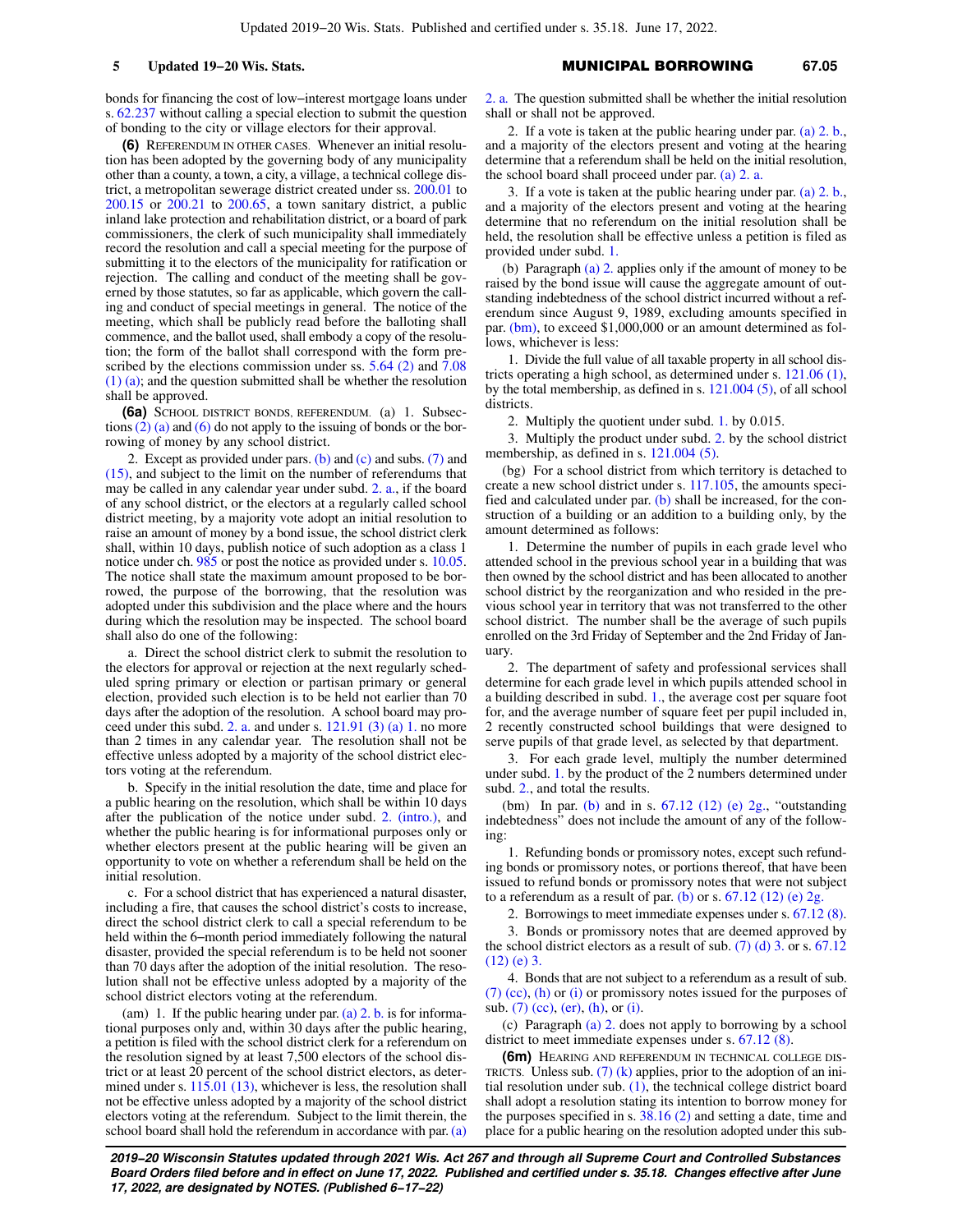# **67.05** MUNICIPAL BORROWING **Updated 19−20 Wis. Stats. 6**

section which shall be held within 30 days after its adoption. The technical college district secretary immediately shall publish a copy of the resolution adopted under this subsection as a class 1 notice, under ch. [985](https://docs.legis.wisconsin.gov/document/statutes/ch.%20985).

(a) An initial resolution adopted by a technical college district board for an issue of bonds in an amount of money not exceeding \$1,500,000 for building remodeling or improvement need not be submitted to the electors of the district for approval unless within 30 days after the initial resolution is adopted there is filed with the technical college district secretary a petition conforming to the requirements of s. [8.40](https://docs.legis.wisconsin.gov/document/statutes/8.40) requesting a referendum thereon. Such a petition shall be signed by electors from each county lying wholly or partially within the district. The number of electors from each county shall equal at least 1.5 percent of the population of the county as determined under s. [16.96 \(2\) \(c\)](https://docs.legis.wisconsin.gov/document/statutes/16.96(2)(c)). If a county lies in more than one district, the technical college system board shall apportion the county's population as determined under s. [16.96 \(2\)](https://docs.legis.wisconsin.gov/document/statutes/16.96(2)(c)) [\(c\)](https://docs.legis.wisconsin.gov/document/statutes/16.96(2)(c)) to the districts involved and the petition shall be signed by electors equal to the appropriate percentage of the apportioned population. Any initial resolution adopted under sub. [\(1\)](https://docs.legis.wisconsin.gov/document/statutes/67.05(1)) in an amount of money not exceeding \$1,500,000 at the discretion of the district board, may be submitted to the electors without waiting for the filing of a petition. All initial resolutions adopted under sub. [\(1\)](https://docs.legis.wisconsin.gov/document/statutes/67.05(1)) in an amount of money in excess of \$1,500,000 or more for building remodeling or improvement shall be submitted to the electors of the district for approval. If a referendum is duly petitioned or required under this subsection, bonds may not be issued until the electors of the district have approved the issue.

(b) If a referendum is to be held on an initial resolution, the district board shall direct the technical college district secretary to call a special election for the purpose of submitting the initial resolution to the electors for a referendum on approval or rejection. In lieu of a special election, the district board may specify that the election be held at the next succeeding spring primary or election or partisan primary or general election.

**(7)** REFERENDUM, WHEN REQUIRED BY ELECTORS, WHEN NOT PERMITTED. (a) An initial resolution adopted by a county board for an issue of bonds to provide a memorial for soldiers, sailors and marines, shall not be submitted to the electors unless within 30 days after the adoption thereof there is filed with the county clerk a petition conforming to the requirements of s. [8.40](https://docs.legis.wisconsin.gov/document/statutes/8.40) requesting such submission, signed by electors numbering at least 10 percent of the votes cast in the county for governor at the last general election. If such petition is filed, proceedings shall be had under sub. [\(4\)](https://docs.legis.wisconsin.gov/document/statutes/67.05(4)).

(b) An initial resolution adopted by the governing body of a city for an issue of bonds for purposes specifically enumerated in sub.  $(5)$  need not be submitted to the electors under sub.  $(5)$  unless, within 30 days after the adoption thereof, a petition conforming to the requirements of s. [8.40](https://docs.legis.wisconsin.gov/document/statutes/8.40) requesting such submission, signed by electors numbering at least 10 percent of the votes cast for governor in the city at the last general election, is filed in the office of the city clerk. Whenever a number of electors cannot be determined on the basis of reported statistics, the number shall be deter-mined in accordance with s. [60.74 \(6\)](https://docs.legis.wisconsin.gov/document/statutes/60.74(6)). Any initial resolution may, in the discretion of the governing body, by separate recorded resolution, be submitted to popular vote without a petition.

(c) An initial resolution adopted by the common council of a city for an issue of bonds for paying the city's portion of the cost of abolishing grade crossings, shall not be submitted to popular vote.

(cc) An initial resolution adopted by the school board of a common school district or unified school district for the purpose of purchasing the school property or technical college school property of a city therein which formerly operated a city school district shall not be submitted to a referendum vote.

(d) 1. Whenever the purpose for which any municipality proposes to issue bonds is required by law to be approved by a vote of its electors, such a vote in favor of the issue for that express pur-

pose shall be construed as an approval of the purpose by the electors; and the question of approving the purpose need not be separately submitted.

2. If a school board adopts an initial resolution to raise an amount of money by a bond issue, and either sub. [\(6a\) \(a\) 2.](https://docs.legis.wisconsin.gov/document/statutes/67.05(6a)(a)2.) does not apply as a result of sub.  $(6a)$  (b) or the initial resolution is not subject to a referendum as a result of par.  $(cc)$ ,  $(er)$ ,  $(h)$ , or  $(i)$ , the school board has the power to borrow and spend the amount for the purpose stated without the approval of the electors of the school district.

3. If a school board adopts an initial resolution to raise an amount of money by a bond issue, and either the public hearing under sub. [\(6a\) \(a\) 2. b.](https://docs.legis.wisconsin.gov/document/statutes/67.05(6a)(a)2.b.) is for informational purposes only or sub. [\(6a\) \(am\) 3.](https://docs.legis.wisconsin.gov/document/statutes/67.05(6a)(am)3.) applies, the power of the school board to borrow and spend the amount for the purpose stated shall be deemed approved by the electors of the school district if a sufficient petition for a referendum is not filed within the time permitted under sub. [\(6a\) \(am\)](https://docs.legis.wisconsin.gov/document/statutes/67.05(6a)(am)1.) [1.](https://docs.legis.wisconsin.gov/document/statutes/67.05(6a)(am)1.)

(e) An initial resolution adopted by the governing body of a city or village for an issue of bonds to create a revolving fund out of which to advance the cost of any work for which special assessments may be levied, in anticipation of the collection by the city or village treasurer of the special assessments, special improvement certificates and improvement bonds, made or issued for the cost thereof, need not be submitted to the electors under sub. [\(5\)](https://docs.legis.wisconsin.gov/document/statutes/67.05(5)) unless, within 30 days after the adoption thereof, a petition conforming to the requirements of s. [8.40](https://docs.legis.wisconsin.gov/document/statutes/8.40) requesting such submission, signed by electors numbering at least 10 percent of the votes cast for governor in the city or village at the last general election, is filed in the office of the city or village clerk. Whenever a number of electors cannot be determined on the basis of reported statistics, the number shall be determined in accordance with s. [60.74](https://docs.legis.wisconsin.gov/document/statutes/60.74(6)) [\(6\).](https://docs.legis.wisconsin.gov/document/statutes/60.74(6)) If such petition is filed, proceedings shall be had under sub. [\(5\).](https://docs.legis.wisconsin.gov/document/statutes/67.05(5)) Any such resolution may, in the discretion of the governing body, by separate recorded resolution, be submitted to popular vote without the filing of a petition.

(er) An initial resolution adopted by the school board of a school district for the purpose of issuing up to \$2,000,000 in debt for the costs associated with an environmental remediation project on district−owned property and under an environmental remediation plan approved by the department of natural resources and the federal environmental protection agency shall not be submitted to a referendum vote.

(f) An initial resolution adopted by any county, town, city or village for the purpose of acquiring, developing, remodeling, constructing and equipping land, buildings and facilities for regional projects, either alone or acting jointly under s. [66.0301](https://docs.legis.wisconsin.gov/document/statutes/66.0301), shall not be subject to a referendum.

(g) An initial resolution adopted by any town sanitary district under sub. [\(1\)](https://docs.legis.wisconsin.gov/document/statutes/67.05(1)) may be submitted to the electors by separate resolution of the board. If the board does not adopt such a separate resolution, the initial resolution may not be submitted to the electors unless, within 30 days after its adoption, a petition conforming to the requirements of s. [8.40](https://docs.legis.wisconsin.gov/document/statutes/8.40) requesting such submission, signed by electors numbering at least 10 percent of the votes cast for governor in the district at the last general election, is filed with the district clerk requesting a referendum. If a petition is filed, the board shall proceed under sub. [\(5\).](https://docs.legis.wisconsin.gov/document/statutes/67.05(5))

(h) If a school district is ordered by a court or a state or federal agency to remove a hazardous substance from a school, an initial resolution adopted by the school board for the purpose of complying with the order is not subject to a referendum. This paragraph does not apply to financing the construction of a new school.

(i) If a school district is ordered by a court, state agency or fire chief of a city or village to remedy any violation of a state statute or rule or municipal or county ordinance relating to fire hazards or to the prevention of fire, an initial resolution adopted by the school board for the purpose of complying with the order is not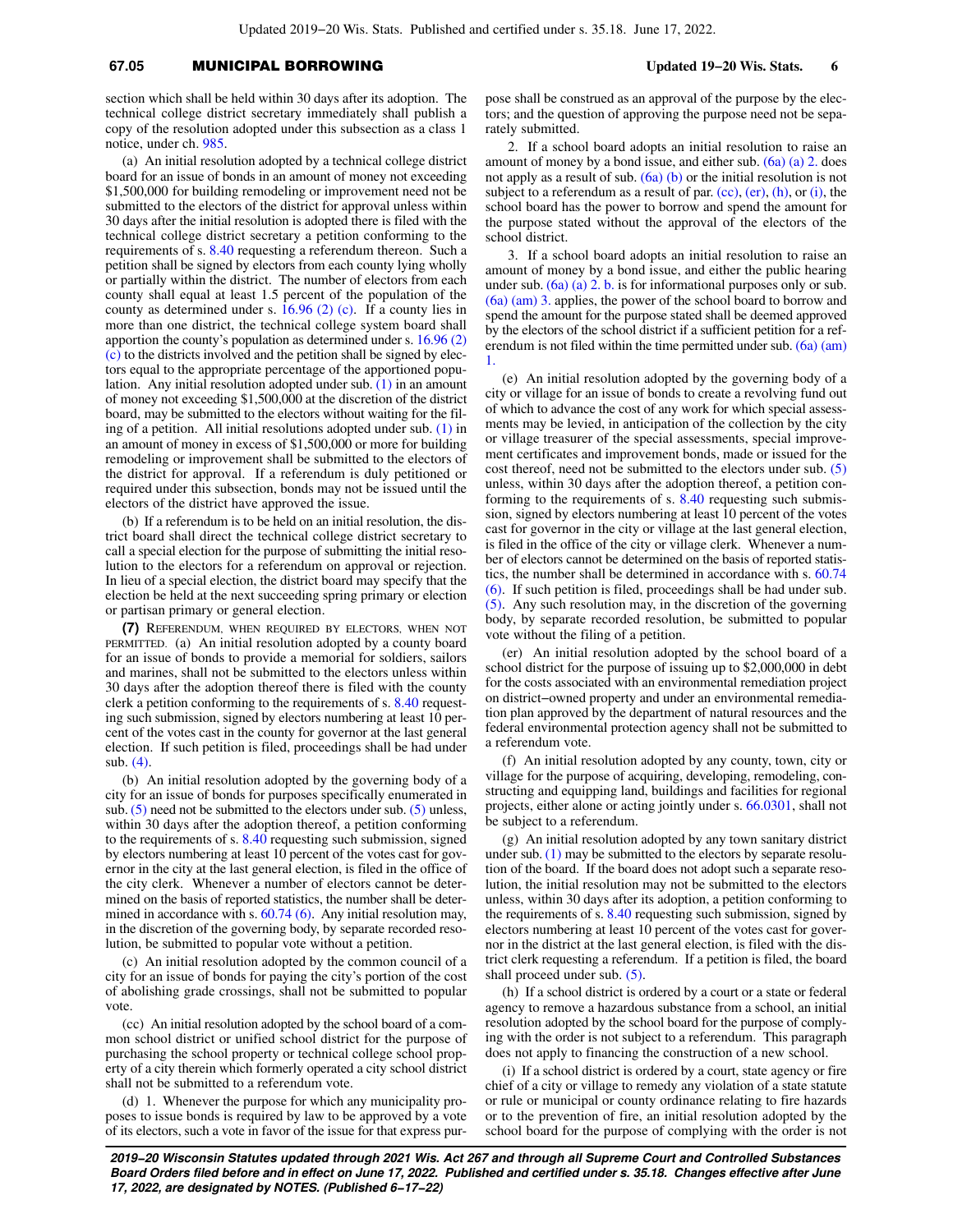subject to a referendum. This paragraph does not apply to financing the construction of a new school or other school district facility.

(j) An initial resolution adopted by the school board of a school district created by a reorganization under s. [117.105,](https://docs.legis.wisconsin.gov/document/statutes/117.105) or adopted by the school board of a school district from which territory is detached to create a school district under s. [117.105,](https://docs.legis.wisconsin.gov/document/statutes/117.105) for the purpose of financing any assets or liabilities apportioned to the school district or assets apportioned to another school district under s.  $117.105$  (1m) or [\(2m\)](https://docs.legis.wisconsin.gov/document/statutes/117.105(2m)), is not subject to a referendum.

(k) Subsection  $(6m)$  does not apply to an initial resolution adopted by a technical college district board to purchase or construct a facility to be used as an applied technology center to which s. [38.15 \(3\) \(c\)](https://docs.legis.wisconsin.gov/document/statutes/38.15(3)(c)) applies.

**(10)** DIRECT, ANNUAL, IRREPEALABLE TAX. The governing body of every municipality proceeding under this chapter shall, at the time of or after the adoption of an initial resolution in compliance with sub.  $(1)$  or  $(2)$ , or, after the approval of the resolution by popular vote when such approval is required, and before issuing any of the contemplated bonds, levy by recorded resolution a direct, annual tax sufficient in amount to pay and for the express purpose of paying the interest on such bonds as it falls due, and also to pay and discharge the principal thereof at maturity. The municipality shall be and continue without power to repeal such levy or obstruct the collection of the tax until all such payments have been made or provided for. After the issue of the bonds, the tax shall be from year to year carried into the tax roll of the municipality and collected as other taxes are collected, provided that the amount of tax carried into the tax roll may be reduced in any year by the amount of any surplus money in the debt service fund created under s. [67.11,](https://docs.legis.wisconsin.gov/document/statutes/67.11) and provided further that the municipality issuing the bonds may make an appropriation in advance of the authorization of the bonds to provide funds for any payment coming due on the bonds prior to the first collection of taxes levied for that payment. The amount of the appropriation shall be based on estimates of the amount of bonds to be sold and the rate of interest the bonds will bear. The appropriation shall not be used for any purpose other than that for which appropriated and any surplus in the appropriation shall be transferred to the general fund of the municipality. The municipality is not required to levy a tax equal to the amount of that appropriation.

**(11)** AUTHORITY TO BORROW AND ISSUE BONDS, WHEN COM-PLETE. Every municipality that has first complied with all the requirements prescribed for and made applicable to it by subs. [\(1\)](https://docs.legis.wisconsin.gov/document/statutes/67.05(1)) to [\(10\),](https://docs.legis.wisconsin.gov/document/statutes/67.05(10)) may, but not otherwise, borrow money and issue and sell or hypothecate its municipal bonds to the amount and for the purposes specified in the initial resolution.

**(12)** RECORD OF PROCEEDINGS. Every municipality shall provide and keep a separate record book or record books in which its municipal clerk shall record a full and correct statement of every step or proceeding had or taken in the course of authorizing and issuing municipal bonds, or of incurring any other municipal obligation under the provisions of this chapter, including a statement of the number of affirmative and negative votes cast by electors.

**(13)** COMBINATION OF ISSUES. Bonds authorized under various initial resolutions may, in the discretion of the governing body, be combined into one issue and designated as "corporate purpose bonds". The resolution providing for such combination and the bond form for the combined issue shall separately itemize the amount being issued for each of the purposes provided by the underlying initial resolutions.

**(14)** REFERENDUM NOT REQUIRED FOR CERTAIN TEMPORARY BORROWING. This section shall not be construed to require, or at any time before July 9, 1955, to have required, the submission to the electors for approval of any borrowing under s. [67.12](https://docs.legis.wisconsin.gov/document/statutes/67.12), the provisions of said s. [67.12](https://docs.legis.wisconsin.gov/document/statutes/67.12) being controlling as to such borrowing.

**(15)** REFERENDUM NOT REQUIRED FOR REFUNDING OBLIGA-TIONS. This section does not require the submission to the electors for their approval of any resolution that authorizes the issuance of municipal obligations to refund outstanding municipal obligations or the interest on outstanding municipal obligations.

**History:** [1971 c. 29](https://docs.legis.wisconsin.gov/document/acts/1971/29); [1971 c. 154](https://docs.legis.wisconsin.gov/document/acts/1971/154) ss. [41](https://docs.legis.wisconsin.gov/document/acts/1971/154,%20s.%2041), [80;](https://docs.legis.wisconsin.gov/document/acts/1971/154,%20s.%2080) [1971 c. 211](https://docs.legis.wisconsin.gov/document/acts/1971/211), [295](https://docs.legis.wisconsin.gov/document/acts/1971/295); [1973 c. 23;](https://docs.legis.wisconsin.gov/document/acts/1973/23) [1975](https://docs.legis.wisconsin.gov/document/acts/1975/182) [c. 182,](https://docs.legis.wisconsin.gov/document/acts/1975/182) [311](https://docs.legis.wisconsin.gov/document/acts/1975/311), [422;](https://docs.legis.wisconsin.gov/document/acts/1975/422) [1977 c. 26;](https://docs.legis.wisconsin.gov/document/acts/1977/26) [1977 c. 29](https://docs.legis.wisconsin.gov/document/acts/1977/29) ss. [733,](https://docs.legis.wisconsin.gov/document/acts/1977/29,%20s.%20733) [734](https://docs.legis.wisconsin.gov/document/acts/1977/29,%20s.%20734), [1654 \(8\) \(c\)](https://docs.legis.wisconsin.gov/document/acts/1977/29,%20s.%201654); [1977 c. 427](https://docs.legis.wisconsin.gov/document/acts/1977/427) s. [132](https://docs.legis.wisconsin.gov/document/acts/1977/427,%20s.%20132);<br>[1979 c. 221](https://docs.legis.wisconsin.gov/document/acts/1979/221), [297,](https://docs.legis.wisconsin.gov/document/acts/1979/297) [311](https://docs.legis.wisconsin.gov/document/acts/1979/311); [1981 c. 20](https://docs.legis.wisconsin.gov/document/acts/1981/20), [282,](https://docs.legis.wisconsin.gov/document/acts/1981/282) [377,](https://docs.legis.wisconsin.gov/document/acts/1981/377) [391](https://docs.legis.wisconsin.gov/document/acts/1981/391); [1983 a. 207](https://docs.legis.wisconsin.gov/document/acts/1983/207) ss. [47](https://docs.legis.wisconsin.gov/document/acts/1983/207,%20s.%2047) to [52,](https://docs.legis.wisconsin.gov/document/acts/1983/207,%20s.%2052) [93 \(5\)](https://docs.legis.wisconsin.gov/document/acts/1983/207,%20s.%2093), (6),<br>(7), [95](https://docs.legis.wisconsin.gov/document/acts/1983/207,%20s.%2095); [1983 a. 236](https://docs.legis.wisconsin.gov/document/acts/1983/236) s. [13;](https://docs.legis.wisconsin.gov/document/acts/1983/236,%20s.%2013) [1983 a. 532](https://docs.legis.wisconsin.gov/document/acts/1983/532) s. 3 [a. 197;](https://docs.legis.wisconsin.gov/document/acts/1987/197) [1987 a. 391](https://docs.legis.wisconsin.gov/document/acts/1987/391); [1989 a. 31](https://docs.legis.wisconsin.gov/document/acts/1989/31), [192](https://docs.legis.wisconsin.gov/document/acts/1989/192), [205;](https://docs.legis.wisconsin.gov/document/acts/1989/205) [1991 a. 49;](https://docs.legis.wisconsin.gov/document/acts/1991/49) [1993 a. 399](https://docs.legis.wisconsin.gov/document/acts/1993/399); [1995 a. 378;](https://docs.legis.wisconsin.gov/document/acts/1995/378) [1997](https://docs.legis.wisconsin.gov/document/acts/1997/237) [a. 237,](https://docs.legis.wisconsin.gov/document/acts/1997/237) [286](https://docs.legis.wisconsin.gov/document/acts/1997/286); [1999 a. 9;](https://docs.legis.wisconsin.gov/document/acts/1999/9) [1999 a. 150](https://docs.legis.wisconsin.gov/document/acts/1999/150) ss. [622](https://docs.legis.wisconsin.gov/document/acts/1999/150,%20s.%20622), [672;](https://docs.legis.wisconsin.gov/document/acts/1999/150,%20s.%20672) [1999 a. 182](https://docs.legis.wisconsin.gov/document/acts/1999/182); [2001 a. 16](https://docs.legis.wisconsin.gov/document/acts/2001/16); [2005 a. 333](https://docs.legis.wisconsin.gov/document/acts/2005/333); [2007 a. 1;](https://docs.legis.wisconsin.gov/document/acts/2007/1) [2009 a. 28](https://docs.legis.wisconsin.gov/document/acts/2009/28); [2011 a. 32,](https://docs.legis.wisconsin.gov/document/acts/2011/32) [75;](https://docs.legis.wisconsin.gov/document/acts/2011/75) [2015 a. 37,](https://docs.legis.wisconsin.gov/document/acts/2015/37) [55](https://docs.legis.wisconsin.gov/document/acts/2015/55), [118](https://docs.legis.wisconsin.gov/document/acts/2015/118); [2017 a. 59](https://docs.legis.wisconsin.gov/document/acts/2017/59).

The whole school bond referendum process did not become illegal because the board of canvassers was improperly composed of 6 of the 7 school board members, plus 3 city council members. Karker v. Board of Unified School District No. 1 of Ash-land, [51 Wis. 2d 542](https://docs.legis.wisconsin.gov/document/courts/51%20Wis.%202d%20542), [187 N.W.2d 160](https://docs.legis.wisconsin.gov/document/courts/187%20N.W.2d%20160) (1971).

**67.06 Form and contents of bonds.** Every municipal bond shall be a negotiable instrument payable to bearer, or, in case of registered bonds, to the registered owner; shall bear interest; shall specify the times and the place or places of payment of principal and interest; shall be numbered consecutively with the other bonds of the same issue which shall begin with number one and continue upward, or, if so directed by the governing body, shall begin with any other number and continue upward; shall bear on its face a name indicative of the purpose specified for it in the resolution of the governing body authorizing its issuance or in a resolution pursuant to s. [67.05 \(13\);](https://docs.legis.wisconsin.gov/document/statutes/67.05(13)) shall contain a statement that a direct annual irrepealable tax has been levied by the municipality sufficient to pay the interest when it falls due, and also to pay and discharge the principal at maturity; may contain a statement that the bond is callable with or without premium on conditions prescribed on it; and may contain any other statement of fact not in conflict with the resolution. The entire issue may be composed of bonds of a single denomination or 2 or more denominations.

**History:** [1973 c. 172;](https://docs.legis.wisconsin.gov/document/acts/1973/172) [1983 a. 207](https://docs.legis.wisconsin.gov/document/acts/1983/207).

**67.07 Maturity and place of payment.** The principal of every sum borrowed and secured by an issue of municipal bonds may be made payable at one time in a single payment or at several times in 2 or more installments; but every installment, whether of principal or interest, shall be made payable not later than 20 years after the original date of the bonds, except that when the bonds are issued for the acquisition of lands by a county having a population of 150,000 or over, for public, municipal purposes or for the permanent improvement thereof, by a sewerage district or county having a population of 150,000 or over for sewerage purposes and by any city for sewerage purposes, all installments of principal and interest shall be made payable within a period not exceeding 50 years from the original date of the bonds. The terms of the bonds shall comply with the initial resolution.

**History:** [1971 c. 154;](https://docs.legis.wisconsin.gov/document/acts/1971/154) [1981 c. 282](https://docs.legis.wisconsin.gov/document/acts/1981/282); [1983 a. 207.](https://docs.legis.wisconsin.gov/document/acts/1983/207)

**67.08 Execution and negotiation. (1)** Municipal obligations shall be executed in the name of and for the municipality issuing them by their qualified officers who shall, for that purpose, sign the same in their official capacities, as follows: for a county, the chairperson of the county board and the county clerk; for a city, the mayor or the city manager and the city clerk; for a village, the president and the village clerk; for a town, the chairperson and the town clerk; for a technical college district, the chairperson and secretary; for a metropolitan sewerage district established under ss. [200.21](https://docs.legis.wisconsin.gov/document/statutes/200.21) to [200.65](https://docs.legis.wisconsin.gov/document/statutes/200.65), the chairperson and secretary; for any other municipality, the president and clerk or secretary of the governing body. The facsimile signature of any of the officers executing a municipal obligation may be imprinted on the municipal obligation in lieu of the manual signature of the officer but, unless a municipality has contracted with a fiscal agent under s. [67.10 \(2\)](https://docs.legis.wisconsin.gov/document/statutes/67.10(2)) to authenticate the municipal obligation, at least one of the signatures appearing on each municipal obligation shall be a manual signature. Municipal obligations bearing the signatures of officers in office on the date of the execution of the municipal obligations remain valid and binding even if before the delivery of the municipal obligations any or all of the persons whose signatures appear on the municipal obligations have ceased to be officers of the municipality issuing them. Each municipal obligation issued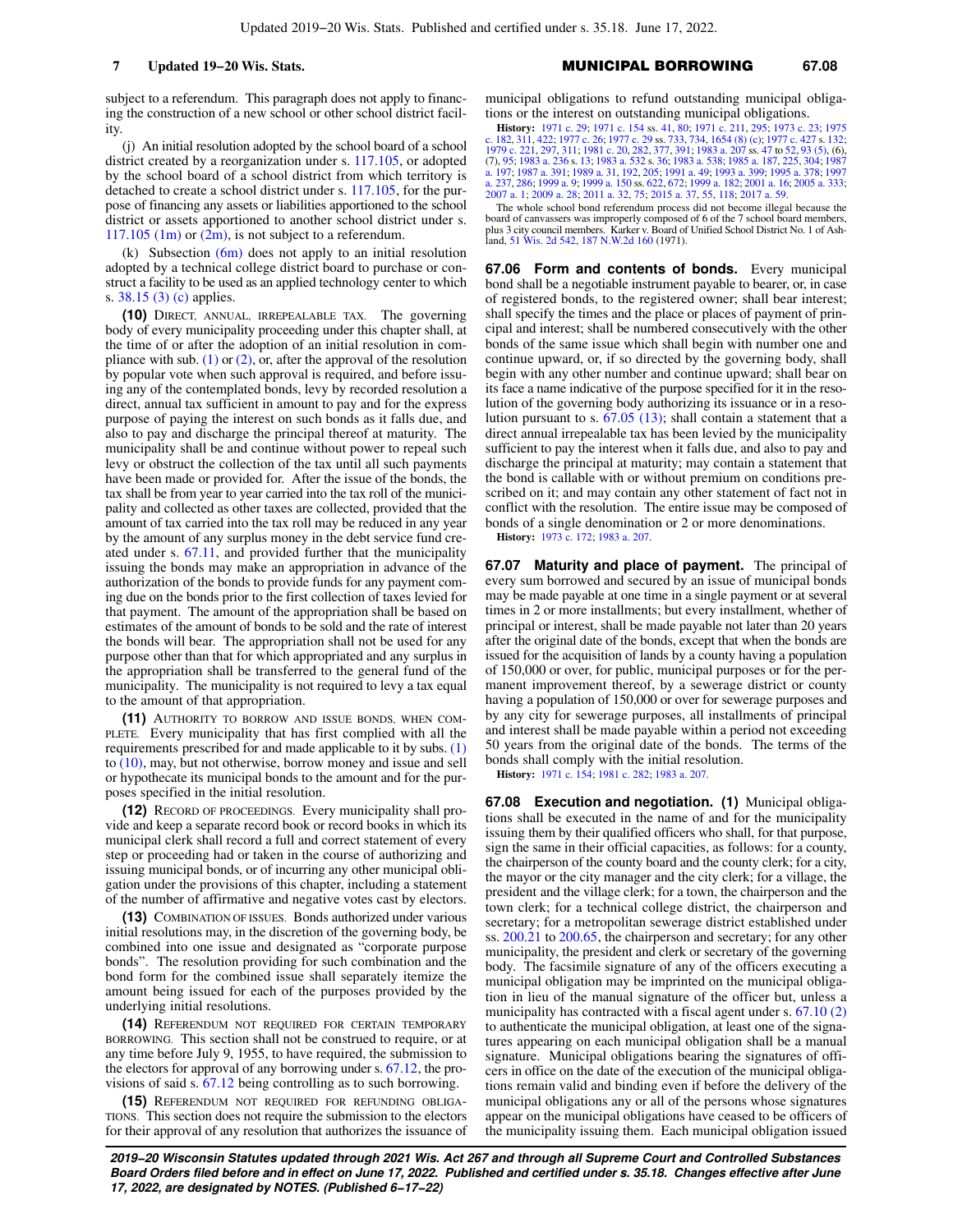## **67.08** MUNICIPAL BORROWING **Updated 19−20 Wis. Stats. 8**

by a municipality having an official or corporate seal shall be sealed with such seal or a printed facsimile of such seal.

**(2)** The sale of bonds shall be public and noticed as provided by resolution, except that refunding bonds and bonds issued by a municipality and to be purchased by itself for any of the debt service accounts for any of its bond issues or any trust or reserve fund of the municipality may be sold at public or private sale. Bonds may be sold at such price or prices as shall be determined by the municipality.

**(3)** Any or all bids received may be rejected and the sale canceled, or the sale of all or any part of the bonds negotiated, after bids at public sale have been rejected or if no bids are received.

**(5)** Such negotiation and sale, or other disposition, may be effected by a disposition from time to time of portions only of the entire issue when the purpose for which the bonds have been authorized does not require an immediate realization upon all of them.

**History:** [1977 c. 182;](https://docs.legis.wisconsin.gov/document/acts/1977/182) [1979 c. 297;](https://docs.legis.wisconsin.gov/document/acts/1979/297) [1981 c. 282](https://docs.legis.wisconsin.gov/document/acts/1981/282); [1983 a. 24,](https://docs.legis.wisconsin.gov/document/acts/1983/24) [27](https://docs.legis.wisconsin.gov/document/acts/1983/27), [192](https://docs.legis.wisconsin.gov/document/acts/1983/192) ss. [158](https://docs.legis.wisconsin.gov/document/acts/1983/192,%20s.%20158), [303](https://docs.legis.wisconsin.gov/document/acts/1983/192,%20s.%20303) [\(2\);](https://docs.legis.wisconsin.gov/document/acts/1983/192,%20s.%20303) [1983 a. 207](https://docs.legis.wisconsin.gov/document/acts/1983/207) ss. [55](https://docs.legis.wisconsin.gov/document/acts/1983/207,%20s.%2055), [56,](https://docs.legis.wisconsin.gov/document/acts/1983/207,%20s.%2056) [93 \(4\);](https://docs.legis.wisconsin.gov/document/acts/1983/207,%20s.%2093) [1987 a. 197;](https://docs.legis.wisconsin.gov/document/acts/1987/197) [1989 a. 56](https://docs.legis.wisconsin.gov/document/acts/1989/56) s. [258](https://docs.legis.wisconsin.gov/document/acts/1989/56,%20s.%20258); [1993 a. 399;](https://docs.legis.wisconsin.gov/document/acts/1993/399) [1999](https://docs.legis.wisconsin.gov/document/acts/1999/150) [a. 150](https://docs.legis.wisconsin.gov/document/acts/1999/150) s. [672](https://docs.legis.wisconsin.gov/document/acts/1999/150,%20s.%20672).

**67.09 Registration of municipal obligations. (1)** All municipal obligations may be payable to bearer or may be registered as to the principal or principal and interest by the clerk or treasurer of the municipality issuing them or such other officers or agents, including fiscal agents under s. [67.10 \(2\),](https://docs.legis.wisconsin.gov/document/statutes/67.10(2)) as the governing body of the municipality determines. Registrations shall be recorded.

**(2)** The holder of any registrable bearer municipal obligation may have the ownership thereof registered under sub. [\(1\),](https://docs.legis.wisconsin.gov/document/statutes/67.09(1)) and such registration noted on the municipal obligation by or on behalf of the municipality. After such registration, no transfer thereof shall be valid unless made on the records of the municipality by the registered owner in person or by the registered owner's duly authorized attorney and similarly noted on the municipal obligation, but the same may be discharged from registration by being in like manner transferred to bearer, and thereafter transferability by delivery shall be restored; but such bond may again be registered as to principal or as to principal and interest or transferred to bearer, as before. Registration only as to principal under this section shall not affect the negotiability of the appurtenant coupons, but every such coupon shall continue to be transferable upon delivery and shall remain payable to bearer.

**(3)** Any municipality may establish a book entry system as a means of identifying the persons entitled to receive principal and interest payments on any of its municipal obligations, maintaining such a system itself or contracting for its maintenance.

**History:** [1983 a. 24;](https://docs.legis.wisconsin.gov/document/acts/1983/24) [1987 a. 197;](https://docs.legis.wisconsin.gov/document/acts/1987/197) [1991 a. 316](https://docs.legis.wisconsin.gov/document/acts/1991/316).

**67.10 Fiscal and administrative regulations. (1)** MONEY OF THE UNITED STATES. All money received in payment of any tax levied under this chapter shall be lawful money of the United States; all municipal obligations shall be issued in exchange for lawful money of the United States or an obligation of the federal reserve bank or the state to pay such money; and all municipal obligations shall be payable in such money.

**(2)** FISCAL AGENTS. The governing body of any municipality may appoint a fiscal agent or fiscal agents. Every fiscal agent shall be an incorporated bank or trust company authorized by the laws of the United States or of the state in which it is located to do a banking or trust company business or shall be a Wisconsin governmental body or officer. This contract may create a trust relationship and may provide for the performance by the fiscal agent of any of the following functions:

- (a) Distribution of municipal obligations.
- (b) Payment of debt service.
- (c) Investment of funds.
- (d) Registration of municipal obligations.
- (e) Maintenance of a book entry system.
- (f) Transfer of municipal securities.
- (g) Maintenance of registration books.
- (h) Accounting for payment of debt service.
- (i) Accounting for and cancellation of municipal obligations.
- (j) Authentication of municipal obligations.

**(3)** BORROWED MONEY FUND, SOURCE AND USE. All borrowed money shall be paid into the treasury of the municipality borrowing it, be entered in an account separate and distinct from all other funds, disbursements charged thereto shall be for the purpose for which it was borrowed and for no other purpose, except as provided by s. [67.11,](https://docs.legis.wisconsin.gov/document/statutes/67.11) but including the reimbursement of a temporary advance from other funds of the municipality or the repayment of a temporary loan by the municipality if such advance or loan has been made in anticipation of the borrowed money and for the same purpose, and such disbursements shall be only upon orders or warrants charged to said fund and expressing the purpose for which they are drawn. Money in the borrowed money fund may be temporarily invested as provided in s. [66.0603 \(1m\)](https://docs.legis.wisconsin.gov/document/statutes/66.0603(1m)).

**(4)** TIME LIMIT FOR SALES AND HYPOTHECATIONS. Except as provided otherwise by sub. [\(6\)](https://docs.legis.wisconsin.gov/document/statutes/67.10(6)) for cities of the 1st class every authorized municipal bond shall be sold or hypothecated within the 5 years next following the adoption, or the approval, when approval by popular vote is required, of the initial resolution authorizing its issue, except when such sale or hypothecation has been delayed by an action to determine the validity of the prior proceedings, in which case the period of such delay may be added to said 5 years.

**(5)** ANTICIPATORY CONTRACTS IN GENERAL. (a) After any municipality has provided, as required by s. [67.05 \(11\),](https://docs.legis.wisconsin.gov/document/statutes/67.05(11)) for an issue of bonds, or as required by s.  $67.12$  (12), for an issue of promissory notes, for a lawful purpose which can be accomplished only through performance of an executory contract by some other contracting party, such contract may be entered into before the actual execution, sale or hypothecation of the bonds or promissory notes, or receipt of payment therefor, with like effect as if the necessary cash for payments on the contract were already in the treasury.

(b) Any city having voted bonds at a special referendum election and having sold a portion thereof may negotiate, sell or otherwise dispose of the same in the manner provided by statute within 9 years of the date of the election voting the same.

**(6)** ANTICIPATORY CONTRACTS IN 1ST CLASS CITIES. (a) 1. A 1st class city may enter into a contract in anticipation of the sale of bonds and make expenditures prior to the sale of the bonds for the purposes for which the bonds have been authorized if:

a. The common council has authorized the issuance of the bonds for any lawful purpose.

b. The commissioners of the public debt have certified to the comptroller of the city that the bonds can be sold if the comptroller determines that there is in the city treasury sufficient money, other than that raised for the payment of interest and principal on bonds, mortgages, mortgage certificates, or similar instruments of indebtedness, to warrant entering the anticipatory contract or making the expenditures prior to the sale of bonds.

2. Expenditures under this subsection may be made out of any money in the hands of the city treasurer, except money raised for the payment of interest or principal on bonds, mortgages, mortgage certificates, or similar instruments of indebtedness.

3. A city under this subsection is not required to sell the bonds provided for in the initial resolution of the common council authorizing the issuance of the bonds until the comptroller deems it necessary to replace all or part of the money paid out of the treasury, or to meet maturing obligations of the city on a contract entered into under this subsection which cannot be paid out of the general treasury.

4. If the comptroller deems it necessary to sell all or part of the bonds under this subsection, the comptroller shall so advise the commissioners of the public debt, in writing, specifying how many of the bonds it will be necessary to sell, and the reason there-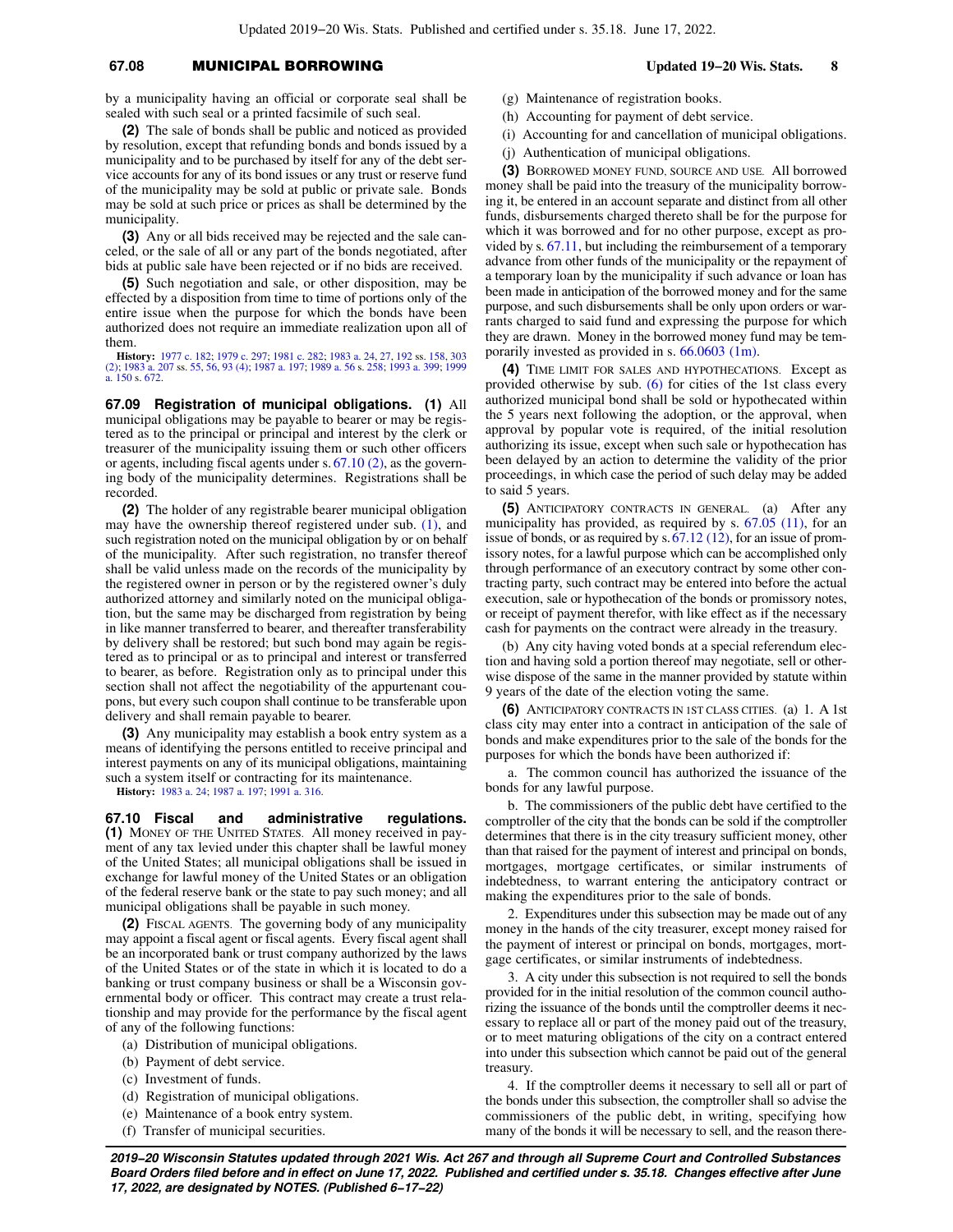for, and the commissioners shall sell the number of bonds specified by the comptroller.

5. If a contract is entered into, or if an obligation is incurred in anticipation of the sale of bonds for a purpose related to the contract or obligation, the commissioners shall sell as many bonds as necessary to replace the money taken from the treasury, and to meet the obligations on any contracts which have matured or may mature at any time in the future. The sale of bonds under this subdivision may not be later than 3 years after the date of the bonds.

6. If any bonds have been provided for in the budget of any fiscal year, and if the common council during the fiscal year authorizes the sale of the bonds, but all or part of the bonds are not sold during such year, the bonds may be sold during the ensuing fiscal year even if there is no provision for the unsold bonds in the budget of the ensuing fiscal year.

(b) The common council of a 1st class city may, by a majority vote, appropriate money in the budget and levy taxes for any purpose for which bonds may be lawfully issued by the city. Such taxes shall be in addition to all other taxes which the city is authorized by law to levy.

(c) If the common council of a 1st class city provides in the budget of any year for the issuance of bonds for any lawful purpose, the common council of the city may, in lieu of issuing bonds for such purpose, levy a tax in the year for any such purpose, for all or part of the amount. Such tax shall be in addition to all other taxes which the city is authorized by law to levy. A decision to levy a tax under this paragraph shall be made by resolution passed at a regular meeting of the common council by at least a three− fourths vote of all the members of the council−elect. No contract may be entered into or any obligation incurred for the purpose specified in the resolution, unless a tax is levied sufficient to pay the whole contract price.

(d) Money raised by levy of taxes in lieu of bond issues under pars. [\(b\)](https://docs.legis.wisconsin.gov/document/statutes/67.10(6)(b)) and [\(c\)](https://docs.legis.wisconsin.gov/document/statutes/67.10(6)(c)) shall be governed by laws relating to the proceeds of bonds insofar as such laws may be applicable. If the purpose for which the taxes were levied is accomplished or completed, any unexpended portion of the moneys raised by the taxes shall become a part of the general revenues of the city.

**(7)** ATTORNEY'S OPINION ON BOND ISSUE. In any municipality the officers charged with the negotiation and sale of its municipal obligations may employ an attorney whose opinion, in their judgment, will be accepted by buyers thereof as to the legality of municipal obligations issued by the municipality to pass upon the legality of any municipal obligations issued by the municipality and pay a reasonable compensation therefor.

**(9)** ACCOUNTING FOR AND CANCELLATION OF COUPONS AND OTHER MUNICIPAL OBLIGATIONS. (a) Any municipality issuing municipal obligations may account for and cancel coupons or other municipal obligations as provided under this subsection. The municipality shall keep in a separate book, provided for the purpose, an accurate description of every municipal obligation issued, specifying its number, date, purpose, amount, rate of interest, when payable, and the coupons attached and shall enter therewith a statement of the date and amount of each payment of principal or interest thereon. Every coupon or other municipal obligation paid or otherwise retired shall be forthwith marked "canceled" by the officer empowered to accept the instrument upon payment, may be delivered to the governing body of the municipality and may be immediately destroyed.

(b) Any municipality, by resolution adopted by its legislative body, may use the following procedure in accounting for and canceling coupons and other municipal obligations. All coupons and other municipal obligations paid by a fiscal agent under sub. [\(2\),](https://docs.legis.wisconsin.gov/document/statutes/67.10(2)) at their maturities, shall be canceled and destroyed by the fiscal agent. The fiscal agent shall periodically deliver a certificate to such effect to the municipality. A municipality following this procedure which has a treasurer or other designated officer or agent who is also a paying agent for outstanding coupons or other municipal obligations or which has more than one fiscal agent

may arrange for the delivery of canceled coupons and other municipal obligations to a designated fiscal agent for the purpose of having the coupons and other municipal obligations destroyed. The designated fiscal agent shall periodically furnish and deliver to the municipality a certificate evidencing the destruction of the coupons and other municipal obligations. Any municipality, prior to authorizing the fiscal agent to cancel and destroy coupons and other municipal obligations, shall enter into an agreement with the fiscal agent providing for such cancellation and destruction. The local governing body of any municipality operating under this paragraph may establish rules or procedures it finds appropriate to carry out this provision effectively.

**History:** [1975 c. 221;](https://docs.legis.wisconsin.gov/document/acts/1975/221) [1977 c. 150](https://docs.legis.wisconsin.gov/document/acts/1977/150); [1979 c. 90](https://docs.legis.wisconsin.gov/document/acts/1979/90); [1981 c. 282](https://docs.legis.wisconsin.gov/document/acts/1981/282); [1983 a. 24](https://docs.legis.wisconsin.gov/document/acts/1983/24), [207;](https://docs.legis.wisconsin.gov/document/acts/1983/207) [1987](https://docs.legis.wisconsin.gov/document/acts/1987/197) [a. 197](https://docs.legis.wisconsin.gov/document/acts/1987/197); [1989 a. 366;](https://docs.legis.wisconsin.gov/document/acts/1989/366) [1995 a. 225;](https://docs.legis.wisconsin.gov/document/acts/1995/225) [1999 a. 150](https://docs.legis.wisconsin.gov/document/acts/1999/150) s. [672;](https://docs.legis.wisconsin.gov/document/acts/1999/150,%20s.%20672) [2001 a. 30.](https://docs.legis.wisconsin.gov/document/acts/2001/30)

**Legislative Council Note, 1979**: In [chapter 385, laws of 1925](https://docs.legis.wisconsin.gov/document/acts/1925/385), the legislature withdrew s. 67.10 (6) from the statutes. Section 67.10 (6) is amended to reflect current statutory drafting practices, without any intention of making substantive changes in the law. In section 26 of this act, it is declared that s. 67.10 (6) shall be printed in future editions of the statutes. [Bill 458−A]

**67.101 Debt amortization in 1st class cities. (1)** In this section "amortization fund" means the public debt amortization fund established under this section and "commission" means the public debt commission created under section [5](https://docs.legis.wisconsin.gov/document/acts/1861/87,%20s.%205) of [chapter 87,](https://docs.legis.wisconsin.gov/document/acts/1861/87) [laws of 1861](https://docs.legis.wisconsin.gov/document/acts/1861/87). In every 1st class city, however incorporated and indebted on account of outstanding municipal bonds, a fund separate and distinct from every other fund and designated as the "Public Debt Amortization Fund" is established. Sources of the fund shall be:

(a) All interest on moneys in the city treasury or which may accrue to the city treasury as interest earned on cash advanced for funding street improvements or delayed special assessments.

(b) Beginning on January 1, 1973, except interest which is received by the city as a part of the aggregate amounts from the sale of capital assets, one−third of all interest money received by the city treasury on any invested city funds and one−third of all interest received by the city treasury on any other funds to the interest of which the city is entitled including one−third of all interest received on delinquent personal property taxes.

(c) All other moneys from any source as the common council may by resolution by a two−thirds vote direct to be paid into the fund.

(d) Moneys received by gift or bequest to the fund, except that as a condition precedent to the acceptance of any such gift or bequest, the city shall enter into a contract to be executed by the proper city officers and custodians of the fund with the donor of such gift, or the heirs of any testator making such bequest. In the contract the city and the custodians of the fund shall in consideration of the gift or bequest bind themselves and their successors in office to keep the fund intact forever, except that the fund may be used as provided under this section. The contract shall be for the express benefit of the donor, the donor's heirs and assigns, the heirs and assigns of the testator, and every taxpayer in the city.

**(2)** The proper city officers shall segregate annually from the general fund and other funds of the city the moneys under sub. [\(1\)](https://docs.legis.wisconsin.gov/document/statutes/67.101(1)(a)) [\(a\)](https://docs.legis.wisconsin.gov/document/statutes/67.101(1)(a)) to [\(d\)](https://docs.legis.wisconsin.gov/document/statutes/67.101(1)(d)) and credit the moneys to the amortization fund.

**(3)** The amortization fund may not be considered an offset to the constitutional debt limit.

**(4)** The commission shall be custodian of the amortization fund subject to the provisions of this chapter.

**(5)** All necessary work incident to the administration of the amortization fund shall be done by the city comptroller's office.

**(6)** Expenses incident to the administration of the amortization fund shall be paid from the amortization fund.

**(7)** The secretary of the commission shall keep a record of all proceedings relating to the amortization fund, and an accurate account of transactions, investments, earnings and expenditures and shall make a report annually on or about September 30 of each year to the common council, and shall permit examination of the accounts and records by any person.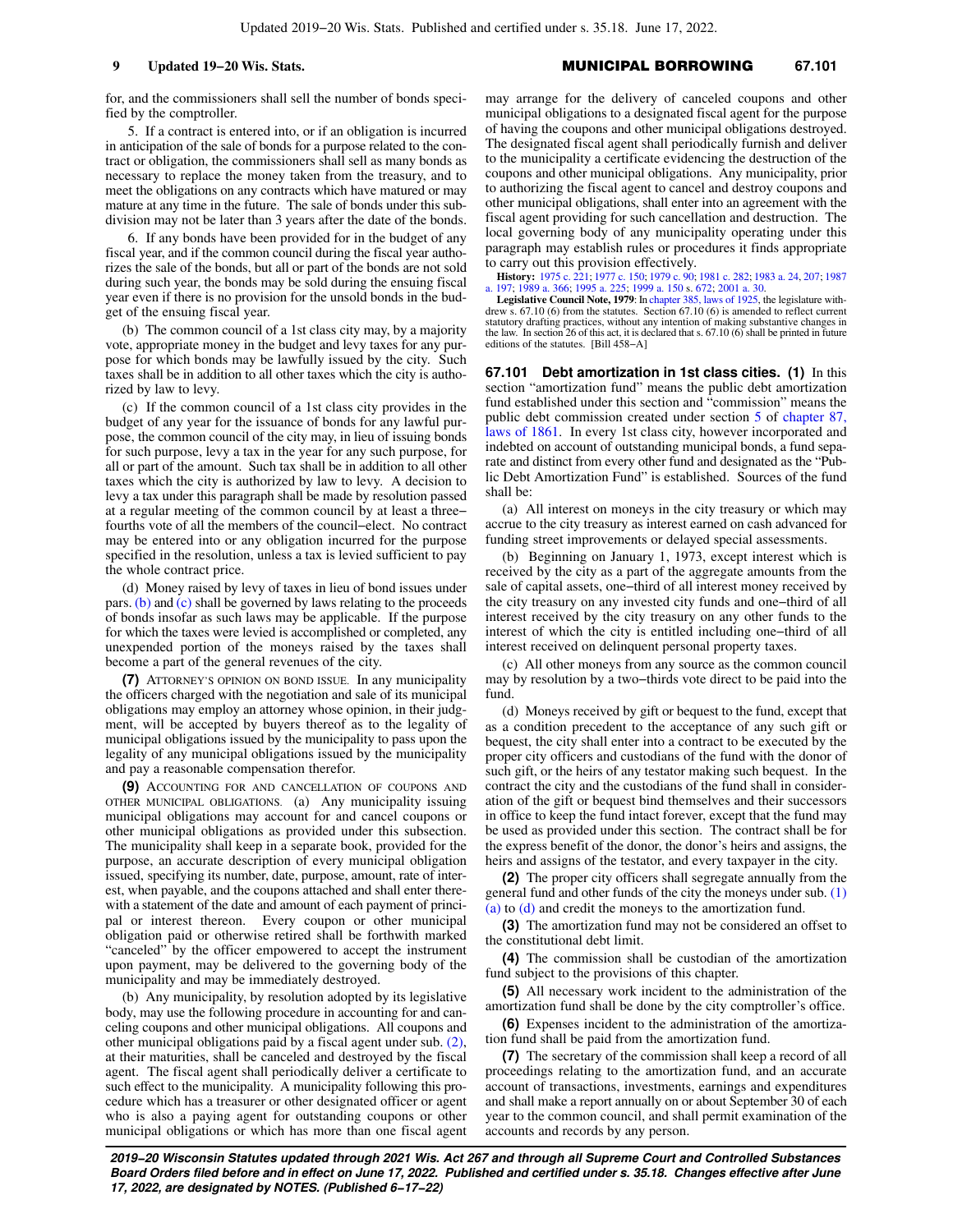# **67.101** MUNICIPAL BORROWING **Updated 19−20 Wis. Stats. 10**

**(8)** The amortization fund shall be audited annually as part of the annual independent audit of the city's financial records. The commission shall provide annually an independent certified audit of the amortization fund.

**(9)** The commission shall, when necessary, demand and enforce by proper proceeding the appropriation, segregation and payment of any amortization moneys due under this section.

**(10)** Disbursements, investments, sale or transfer of securities in the amortization fund shall be by resolution of the commission by majority vote on checks signed by the chairperson of the commission and the city treasurer and countersigned by the city comptroller.

**(11)** (a) The commission shall cause the proper officer to invest the amortization fund or part thereof as it accrues in any of the following:

1. City bonds, notes, and other securities.

2. Bonds or securities or other evidences of indebtedness of the United States.

3. Bonds or securities of any instrumentality of the United States or agency thereof if the indebtedness and interest are guaranteed by the United States either primarily or secondarily.

4. Certificates of time deposit.

5. Bonds which are the general obligations of cities or other municipal subdivisions of this state after the bonds have been approved as to the regularity of their issue by the city attorney of the city.

6. Tax certificates of the city or of the county in which the city is located.

7. Securities of the city whether a direct obligation thereof or not secured by such tax certificates.

(b) The commission shall cause the proper officer to sell, dispose of, or exchange securities in which the amortization fund is invested and to reinvest the proceeds thereof in any other security enumerated under par.  $(a)$ . If the investment is in tax certificates of the city or county, the city treasurer, commissioner of assessments and such other city officers and employees as the commission may require for the prudent selection, protection and enforcement of the investment shall serve the commission. The time limitations for all actions, proceedings and applications for tax deeds upon such certificates shall be the same as the time limitations applicable to certificates owned or held by the city.

**(12)** All interest earned by the amortization fund on its investments shall, when it accrues, be added to the fund to augment the fund for the purposes for which the fund is provided.

**(13)** If the total of principal and accrued interest in the amortization fund is substantially equal to the outstanding general obligation bonds or notes of the city, the fund shall be applied to pay the interest on any outstanding general obligation bonds or notes of the city, and to meet the annual payments on the principal of the debt until maturity thereof. The commission may at any time apply the fund to pay interest on and principal of, or to acquire for cancellation, general obligation bonds or notes of the city except that:

(a) The amount of the fund applied may not exceed in any one year 40 percent of the balance in the fund on the preceding December 31.

(b) The prices of the acquired bonds or notes may not exceed principal plus accrued interest to date of maturity.

(c) The commission may not decrease the fund below \$2,000,000 as a result of purchases and cancellations under this subsection.

**(14)** Nothing in this section may be construed to amend, abolish or take the place of any other sinking fund provided by statute.

**History:** [1925 c. 385](https://docs.legis.wisconsin.gov/document/acts/1925/385) s. [7](https://docs.legis.wisconsin.gov/document/acts/1925/385,%20s.%207); [1933 c. 26;](https://docs.legis.wisconsin.gov/document/acts/1933/26) [1939 c. 378](https://docs.legis.wisconsin.gov/document/acts/1939/378); [1945 c. 316;](https://docs.legis.wisconsin.gov/document/acts/1945/316) [1963 c. 422;](https://docs.legis.wisconsin.gov/document/acts/1963/422) [1965](https://docs.legis.wisconsin.gov/document/acts/1965/100) [c. 100;](https://docs.legis.wisconsin.gov/document/acts/1965/100) [1973 c. 111,](https://docs.legis.wisconsin.gov/document/acts/1973/111) [281](https://docs.legis.wisconsin.gov/document/acts/1973/281); [1975 c. 304;](https://docs.legis.wisconsin.gov/document/acts/1975/304) [1977 c. 418;](https://docs.legis.wisconsin.gov/document/acts/1977/418) [1979 c. 90;](https://docs.legis.wisconsin.gov/document/acts/1979/90) [1991 a. 156;](https://docs.legis.wisconsin.gov/document/acts/1991/156) [1993 a.](https://docs.legis.wisconsin.gov/document/acts/1993/184) [184](https://docs.legis.wisconsin.gov/document/acts/1993/184); [2009 a. 47](https://docs.legis.wisconsin.gov/document/acts/2009/47).

**Legislative Council Note, 1979:** In [chapter 385, laws of 1925,](https://docs.legis.wisconsin.gov/document/acts/1925/385) the legislature withdrew s. 67.101 from the statutes. Section 67.101 is amended to reflect current

statutory drafting practices, without any intention of making substantive changes in the law. In section 26 of this act, it is declared that s. 67.101 shall be printed in future editions of the statutes. [Bill 458−A]

**67.11 Debt service fund. (1)** Each municipality that issues municipal obligations under this chapter, except obligations issued under s.  $67.12(1)$ ,  $(8)$  and  $(8m)$ , shall establish and maintain a debt service fund in accordance with generally accepted accounting principles. The fund may include a separate account for each outstanding municipal obligation issue. Revenues from the following sources shall be recorded to the fund accounts as appropriate:

(a) All moneys accruing to the borrowed money fund prescribed by s.  $67.10$  (3) which at any stage are not needed and which obviously thereafter cannot be needed for the purpose for which the money was borrowed.

(b) All moneys raised by taxation under s.  $67.05$  (10) or  $67.12$ [\(12\) \(ee\)](https://docs.legis.wisconsin.gov/document/statutes/67.12(12)(ee)) for the purpose of making principal and interest payments on municipal obligations.

(d) The premium, if any, for which the municipal obligations have been sold above par value and accrued interest.

(e) Such further sums raised by taxation or otherwise, as may be necessary to make all interest and principal payments due in any year. The levying and collection of the taxes or other revenues are authorized; but the governing body may, in its discretion, levy and collect larger sums than the sums so authorized, in order to speed the payment of municipal obligations.

**(2)** Debt service for municipal obligations issued under this chapter shall be paid from the appropriate debt service fund account created in sub. [\(1\)](https://docs.legis.wisconsin.gov/document/statutes/67.11(1)). All investments shall mature in time to make required debt service payments. If invested, the funds to provide for debt service payments due prior to the scheduled receipt of taxes from the next succeeding tax levy shall be invested in direct obligations of the federal government or, if authorized under s. [25.50](https://docs.legis.wisconsin.gov/document/statutes/25.50), in the local government pooled−investment fund under that section. Thereafter, any balance in an account created in sub. [\(1\)](https://docs.legis.wisconsin.gov/document/statutes/67.11(1)) may be loaned or invested under the direction of the municipality's governing body as follows:

(a) In any outstanding municipal obligations for the payment of which the debt service fund is required, at any price not exceeding the principal, accrued interest and a premium not to exceed 3 years' interest on the municipal obligations. These municipal obligations, when purchased, shall immediately have written on the face thereof a statement, signed by an officer of the municipality, that they have been taken up and cannot again be negotiated or made obligatory; and all of these municipal obligations shall be deemed paid and shall be immediately canceled.

(b) In obligations of the United States.

(c) In any bonds or securities issued under the authority of such municipality, whether the same create a general municipal liability or a liability of the property owners of such municipality for special improvements made therein.

(d) In the local government pooled−investment fund, as defined in, and subject to the procedures in, s. [25.50.](https://docs.legis.wisconsin.gov/document/statutes/25.50)

**(3)** Investments and earnings under sub. [\(2\)](https://docs.legis.wisconsin.gov/document/statutes/67.11(2)) continue a part of the debt service fund account for each issue. The obligations representing these investments may be sold or hypothecated by the governing body at any time, but the money received shall remain, until used, a part of the debt service fund account for each issue. All payments by the municipality of principal or interest of obligations representing investments under sub. [\(2\)](https://docs.legis.wisconsin.gov/document/statutes/67.11(2)) shall be paid into debt service fund accounts, and, for the purpose of making these payments, the municipality shall levy every tax that it would be legally obligated to levy if the municipal obligations were still outstanding in the hands of purchasers and had not been purchased as an investment.

**(4)** Money shall not be withdrawn from a debt service fund account and appropriated to any purpose other than the purpose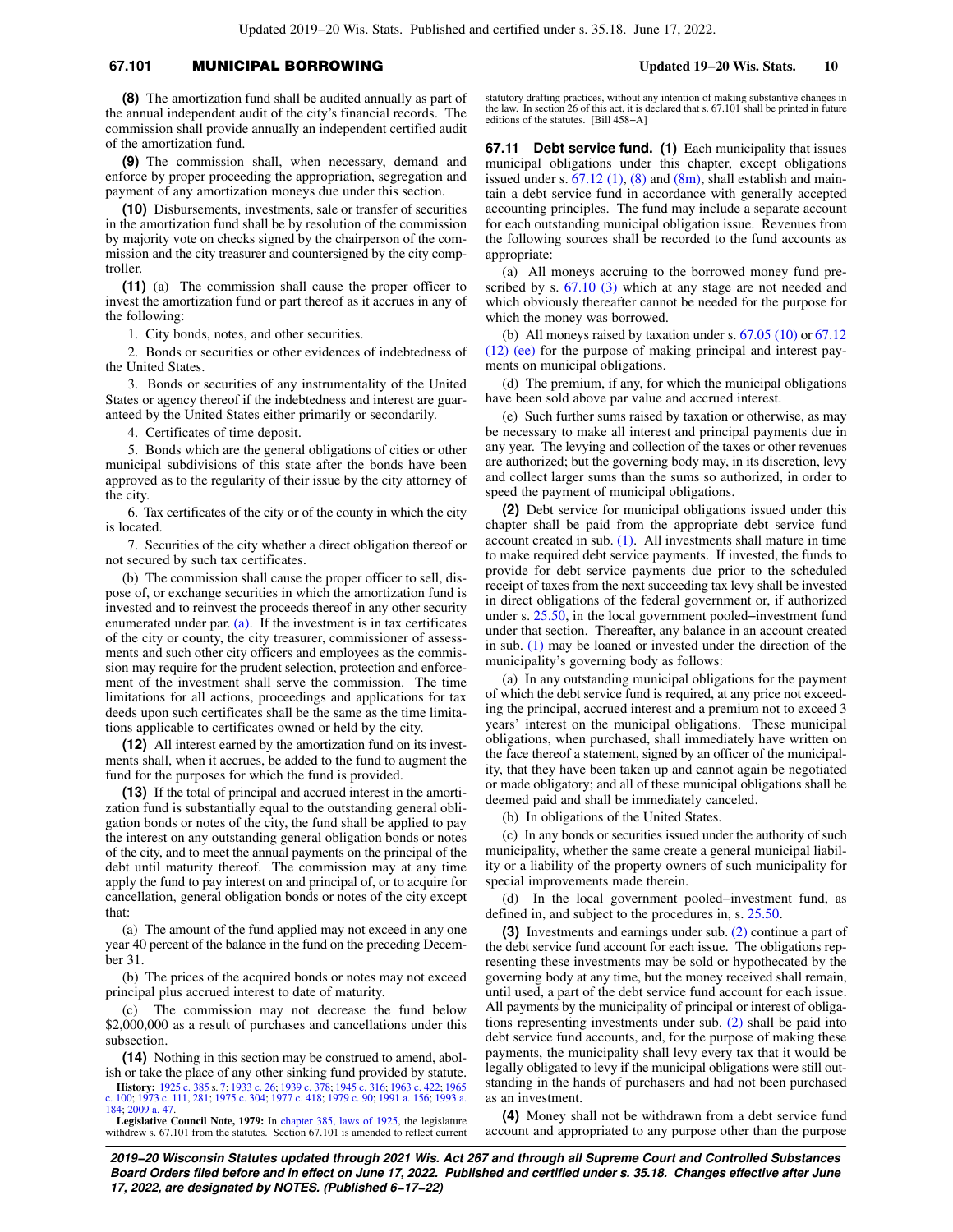for which the account was instituted until that purpose has been accomplished.

**(5)** Any balance in any debt service fund account after all of the municipal obligations for the payment of which the account was instituted have been paid and canceled, and after all investments under sub. [\(2\) \(b\)](https://docs.legis.wisconsin.gov/document/statutes/67.11(2)(b)) and [\(c\)](https://docs.legis.wisconsin.gov/document/statutes/67.11(2)(c)) have been finally disposed of or realized upon, shall be carried into the general fund of the municipal treasury unless transferred as directed by the municipality's governing body.

**History:** [1971 c. 154;](https://docs.legis.wisconsin.gov/document/acts/1971/154) [1975 c. 200](https://docs.legis.wisconsin.gov/document/acts/1975/200); [1981 c. 282](https://docs.legis.wisconsin.gov/document/acts/1981/282) ss. [28](https://docs.legis.wisconsin.gov/document/acts/1981/282,%20s.%2028), [45;](https://docs.legis.wisconsin.gov/document/acts/1981/282,%20s.%2045) [1983 a. 207;](https://docs.legis.wisconsin.gov/document/acts/1983/207) [1987 a.](https://docs.legis.wisconsin.gov/document/acts/1987/197) [197](https://docs.legis.wisconsin.gov/document/acts/1987/197); [1991 a. 33](https://docs.legis.wisconsin.gov/document/acts/1991/33).

Under the facts of the case, when a city created a sinking fund to retire school bonds, and a city school district was reorganized into a financially independent joint<br>school district, surplus moneys in the fund were non–apportionable assets of the dis-<br>trict. Joint School Dist. No. 1 of Chilton v. Cit [879](https://docs.legis.wisconsin.gov/document/courts/253%20N.W.2d%20879) (1977).

**67.12 Temporary borrowing and borrowing on promissory notes. (1)** BORROWING IN ANTICIPATION OF REVENUES. (a) Except for school districts and technical college districts, any municipality that becomes entitled to receive federal or state aids, taxes levied or other deferred payments may, in the same fiscal year it is entitled to receive the payments, issue municipal obligations in anticipation of receiving the payments. The municipal obligations issued under this paragraph shall not exceed 60 percent of the municipality's total actual and anticipated receipts in that fiscal year and shall be repaid no later than 18 months after the first day of that fiscal year.

(b) 1. Any municipality may issue municipal obligations in anticipation of receiving proceeds from clean water fund loans or grants for which the municipality has received a notice of financial assistance commitment under s. [281.58 \(15\),](https://docs.legis.wisconsin.gov/document/statutes/281.58(15)) from bonds or notes the municipality has authorized or has covenanted to issue under this chapter or from grants that are committed to the municipality. Any municipal obligation issued under this subdivision may be refunded one or more times. Such obligation and any refundings thereof shall be repaid within 5 years after the original date of the original obligation.

2. Any municipality may issue municipal obligations in anticipation of receiving proceeds from brownfields revolving loan program loans or grants under the program described in s. [292.72](https://docs.legis.wisconsin.gov/document/statutes/292.72) if the municipality has received written notification from the department of natural resources that the department intends to distribute such proceeds to the municipality. The obligation shall be repaid within 10 years after the original date of the obligation, except that the obligation may be refunded one or more times. Any refundings shall be repaid within 20 years after the original date of the original obligation.

(c) Any municipality that issues a municipal obligation under this subsection shall adopt a resolution indicating the amount and purpose of the obligation and the anticipated revenue to secure the obligation and may pledge or assign all or portions of the revenue due and not yet paid as security for repayment of the obligations. Municipal obligations issued under this subsection shall be executed as provided in s. [67.08 \(1\),](https://docs.legis.wisconsin.gov/document/statutes/67.08(1)) may be registered under s. [67.09,](https://docs.legis.wisconsin.gov/document/statutes/67.09) and do not constitute an indebtedness for the purpose of determining the municipality's constitutional debt limitation.

**(8)** TEMPORARY BORROWING BY SCHOOL BOARD. (a) The school board of any common, union high school or unified school district may:

1. After the tax for operation and maintenance of the schools for the current school year has been voted, borrow money as needed to meet the immediate expenses of operating and maintaining the public instruction in the school district during the current school year. No such loan may extend beyond November 1 of the following school year.

2. In June prior to voting an annual tax for the operation and maintenance of the schools for the subsequent school year, and in July and August prior to voting an annual tax for the operation and maintenance of the schools for the current school year, borrow money as needed to meet the immediate expenses of operating and maintaining the public instruction in the school district from July 1 to the last working day in October. The school board may borrow money under this subdivision only upon a recorded resolution adopted by a two−thirds vote of its members. The resolution shall levy an irrepealable tax sufficient in amount to pay the principal of the loan and the interest thereon as they become due and payable. If the borrowing occurs in June, the loan shall be repaid on or before November 1 of the 2nd school year commencing after the date of the loan. If the borrowing occurs in July or August, the loan shall be repaid on or before November 1 of the school year commencing after the date of the loan.

(b) 1. The total amount borrowed under par. [\(a\)](https://docs.legis.wisconsin.gov/document/statutes/67.12(8)(a)) may not exceed one−half the estimated receipts for the operation and maintenance of the school district for the school year in which the borrowing occurs, as certified by the school district clerk.

2. To evidence a loan under par.  $(a)$ , the school board shall deliver to the lender its tax and revenue anticipation promissory note or notes or its school order. Each note and each order shall be executed as provided in s. [67.08 \(1\)](https://docs.legis.wisconsin.gov/document/statutes/67.08(1)) and may be registered under s. [67.09.](https://docs.legis.wisconsin.gov/document/statutes/67.09) Each note or order, when paid, shall be receipted and returned to the school district treasurer.

**(8a)** TEMPORARY SCHOOL DISTRICT LOAN AGAINST REVENUES; REGARDED AS PAID DEBT. Whenever a school district shall have become entitled to state aids, tuition revenues, or taxes levied, the district may pledge or assign all or portions of these revenues due but not yet paid as security for the repayment of loans required for operating purposes. Short term indebtedness secured by such assignment shall be construed as a paid or satisfied debt in reporting or computing the outstanding debt of the school district.

**(8m)** TEMPORARY BORROWING BY TECHNICAL COLLEGE DIS-TRICT. The technical college district board may borrow money as needed to meet the immediate expenses of operating and maintaining the schools of the district during the current fiscal year. No such loan may extend beyond November 1 of the following fiscal year. The total amount borrowed may not exceed one−half the estimated receipts for the operation and maintenance of the schools for the current fiscal year in which the borrowing occurs, as certified by the district treasurer. All such loans shall be evidenced by promissory notes which shall be executed as provided in s. [67.08 \(1\)](https://docs.legis.wisconsin.gov/document/statutes/67.08(1)) and may be registered under s. [67.09.](https://docs.legis.wisconsin.gov/document/statutes/67.09) Whenever a technical college district becomes entitled to state aids, tuition revenues or taxes levied, the district may pledge or assign all or portions of these revenues due but not yet paid as security for the repayment of promissory notes issued under this subsection. Any indebtedness secured by such assignment shall be construed as a paid or satisfied debt in reporting or computing the outstanding debt of the district.

**(12)** BORROWING ON PROMISSORY NOTES. (a) Any municipality may issue promissory notes as evidence of indebtedness for any public purpose, as defined in s. [67.04 \(1\) \(b\)](https://docs.legis.wisconsin.gov/document/statutes/67.04(1)(b)), including but not limited to paying any general and current municipal expense, and refunding any municipal obligations, including interest on them. Each note, plus interest if any, shall be repaid within 10 years after the original date of the note, except that notes issued under this section for purposes of ss. [119.498,](https://docs.legis.wisconsin.gov/document/statutes/119.498) [281.58](https://docs.legis.wisconsin.gov/document/statutes/281.58), [281.59,](https://docs.legis.wisconsin.gov/document/statutes/281.59) [281.60,](https://docs.legis.wisconsin.gov/document/statutes/281.60) [281.61,](https://docs.legis.wisconsin.gov/document/statutes/281.61) and [292.72](https://docs.legis.wisconsin.gov/document/statutes/292.72), issued to raise funds to pay a portion of the capital costs of a metropolitan sewerage district, or issued by a 1st class city or a county having a population of 750,000 or more, to pay unfunded prior service liability with respect to an employee retirement system, shall be repaid within 20 years after the original date of the note.

(b) A school board of any newly created school district or a technical college district board may, pursuant to this section, issue promissory notes to refund any indebtedness assumed by the district upon its creation.

(c) At any time during the term of any promissory note, or thereafter, if the municipality has not paid the full amount due on a note:

1. The lender may grant an extension of time; or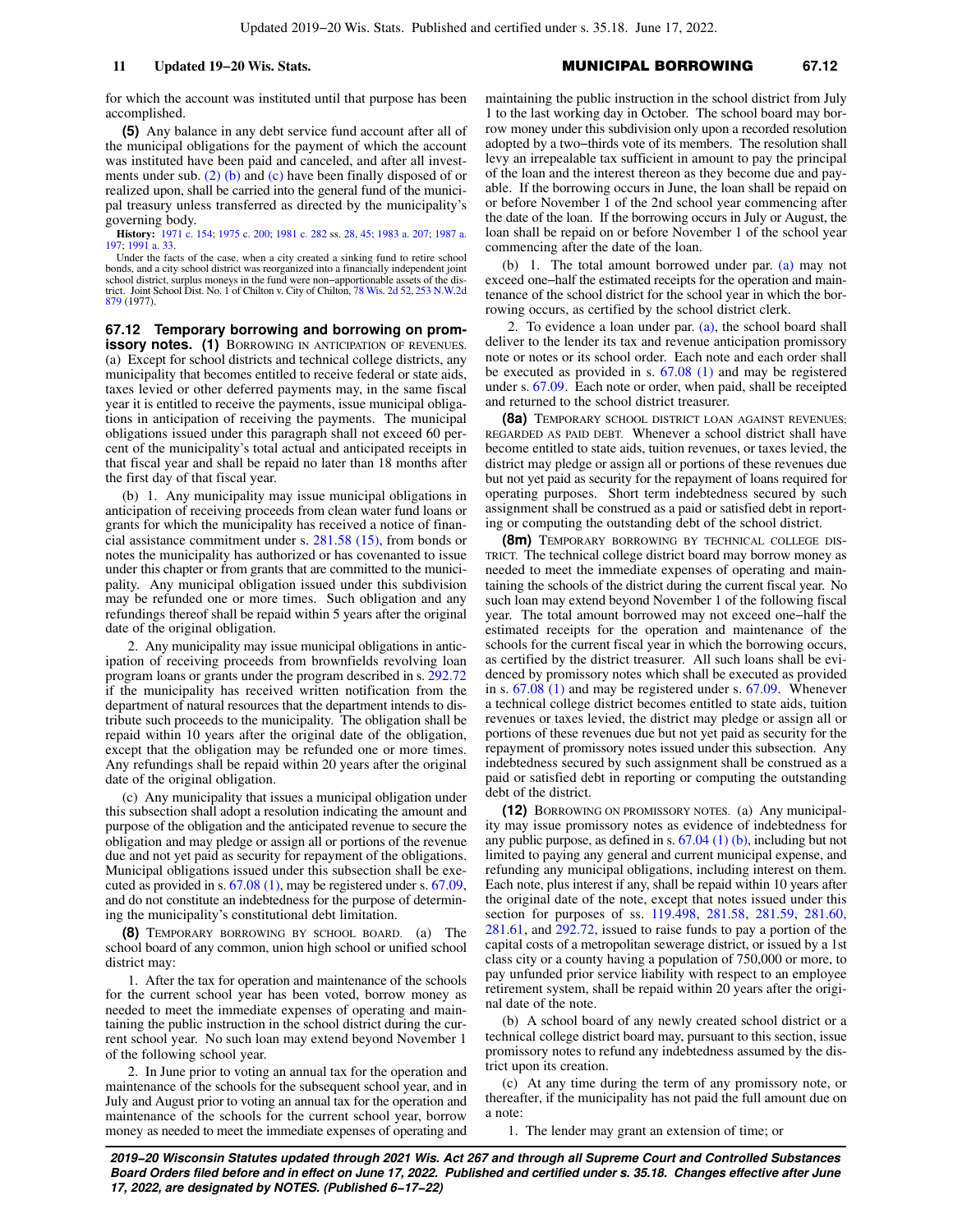# **67.12** MUNICIPAL BORROWING **Updated 19−20 Wis. Stats. 12**

2. The municipality may issue a promissory note to refund a promissory note or any part thereof or to refund a refunding promissory note. Any refunding note issued under this subdivision shall be paid within 10 years after the original date of the refunding note and within 20 years after the date of the original promissory note.

(cc) Any such note or notes may provide for prepayment on the terms and conditions prescribed therein.

(d) Such notes shall be executed as provided in s. [67.08 \(1\),](https://docs.legis.wisconsin.gov/document/statutes/67.08(1)) may be registered under s. [67.09](https://docs.legis.wisconsin.gov/document/statutes/67.09) and shall include a statement specifying the provisions of the resolution authorizing the issuance or a reference to the resolution so that it can be readily located. The notes issued under this section are an indebtedness of the municipality issuing them.

(e) Before any promissory note is issued under this subsection:

1. The governing body of the municipality shall adopt and record a resolution specifying the purposes and the maximum amount of the note issued.

2. Unless the purpose and amount of the borrowing have been approved by the electors under s. [67.05 \(6a\)](https://docs.legis.wisconsin.gov/document/statutes/67.05(6a)) or deemed approved by the electors under s.  $67.05$  (7) (d) 3., the purpose is to refund any outstanding municipal obligation, the purpose is to pay unfunded prior service liability contributions under the Wisconsin retirement system if all of the proceeds of the note will be used for that purpose, the borrowing would not be subject to a referendum as a bond issue under s.  $67.05$  (7) (cc), [\(er\),](https://docs.legis.wisconsin.gov/document/statutes/67.05(7)(er)) [\(h\),](https://docs.legis.wisconsin.gov/document/statutes/67.05(7)(h)) or [\(i\)](https://docs.legis.wisconsin.gov/document/statutes/67.05(7)(i)), or subd. [2g.](https://docs.legis.wisconsin.gov/document/statutes/67.12(12)(e)2g.) or par. [\(f\)](https://docs.legis.wisconsin.gov/document/statutes/67.12(12)(f)) or [\(h\)](https://docs.legis.wisconsin.gov/document/statutes/67.12(12)(h)) applies, the school district clerk shall, within 10 days after a school board adopts a resolution under subd. [1.](https://docs.legis.wisconsin.gov/document/statutes/67.12(12)(e)1.) to issue a promissory note in excess of \$5,000, publish notice of such adoption as a class 1 notice, under ch. [985.](https://docs.legis.wisconsin.gov/document/statutes/ch.%20985) Alternatively, the notice may be posted as provided under s. [10.05.](https://docs.legis.wisconsin.gov/document/statutes/10.05) The notice need not set forth the full contents of the resolution, but shall state the maximum amount proposed to be borrowed, the purpose thereof, that the resolution was adopted under this subsection, and the place where, and the hours during which, the resolution may be inspected. If, within 30 days after publication or posting, a petition conforming to the requirements of s. [8.40](https://docs.legis.wisconsin.gov/document/statutes/8.40) is filed with the school district clerk for a referendum on the resolution signed by at least 7,500 electors of the district or at least 20 percent of the number of district electors voting for governor at the last general election, as determined under s. [115.01 \(13\)](https://docs.legis.wisconsin.gov/document/statutes/115.01(13)), whichever is the lesser, then the resolution shall not be effective unless adopted by a majority of the district electors voting at the referendum. The referendum shall be called in the manner provided under s. [67.05](https://docs.legis.wisconsin.gov/document/statutes/67.05(6a)) [\(6a\)](https://docs.legis.wisconsin.gov/document/statutes/67.05(6a)), except that the question which appears on the ballot shall be "Shall .... (name of district) borrow the sum of \$.... for (state purpose) by issuing its general obligation promissory note (or notes) under section 67.12 (12) of the Wisconsin Statutes?".

2g. Subdivision [2.](https://docs.legis.wisconsin.gov/document/statutes/67.12(12)(e)2.) applies only if the amount of money to be raised by the promissory note will cause the aggregate amount of outstanding indebtedness of the school district incurred without a referendum since August 9, 1989, excluding amounts specified in s. [67.05 \(6a\) \(bm\),](https://docs.legis.wisconsin.gov/document/statutes/67.05(6a)(bm)) to exceed \$1,000,000 or an amount determined as follows, whichever is less:

a. Divide the full value of all taxable property in all school districts operating a high school, as determined under s. [121.06 \(1\),](https://docs.legis.wisconsin.gov/document/statutes/121.06(1)) by the total membership, as defined in s. [121.004 \(5\),](https://docs.legis.wisconsin.gov/document/statutes/121.004(5)) of all school districts.

b. Multiply the quotient under subd. [2g. a.](https://docs.legis.wisconsin.gov/document/statutes/67.12(12)(e)2g.a.) by 0.015.

c. Multiply the product under subd. [2g. b.](https://docs.legis.wisconsin.gov/document/statutes/67.12(12)(e)2g.b.) by the school district membership, as defined in s. [121.004 \(5\).](https://docs.legis.wisconsin.gov/document/statutes/121.004(5))

2r. For a school district from which territory is detached to create a new school district under s. [117.105,](https://docs.legis.wisconsin.gov/document/statutes/117.105) the amounts specified and calculated under subd.  $2g$ , shall be increased, for the construction of a building or an addition to a building only, by the amount determined as follows:

a. Determine the number of pupils in each grade level who attended school in the previous school year in a building that was then owned by the school district and has been allocated to another school district by the reorganization and who resided in the previous school year in territory that was not transferred to the other school district. The number shall be the average of such pupils enrolled on the 3rd Friday of September and the 2nd Friday of January.

b. The department of safety and professional services shall determine, for each grade level in which pupils attended school in a building described in subd. [2r. a.,](https://docs.legis.wisconsin.gov/document/statutes/67.12(12)(e)2r.a.) the average cost per square foot for, and the average number of square feet per pupil included in, 2 recently constructed school buildings that were designed to serve pupils of that grade level, as selected by that department.

c. For each grade level, multiply the number determined under subd. [2r. a.](https://docs.legis.wisconsin.gov/document/statutes/67.12(12)(e)2r.a.) by the product of the 2 numbers determined under subd. [2r. b.,](https://docs.legis.wisconsin.gov/document/statutes/67.12(12)(e)2r.b.) and total the results.

3. When a school district board adopts a resolution to borrow a sum in excess of \$5,000 under this section for a stated purpose and a sufficient petition for referendum is not filed within the time permitted under subd. [2.,](https://docs.legis.wisconsin.gov/document/statutes/67.12(12)(e)2.) or if such petition is filed and the question is approved at referendum, then the power of the board to borrow the sum and expend the sum for the purpose stated shall be deemed approved by the school district electors upon the expiration of the time for filing the petition or accomplishment of the referendum, whichever is applicable.

4. If a school board adopts a resolution to borrow a sum not exceeding \$5,000 under this section, or if a school board adopts a resolution to borrow a sum in excess of \$5,000 but subd. [2.](https://docs.legis.wisconsin.gov/document/statutes/67.12(12)(e)2.) does not apply, the school board has the power to borrow and spend the sum for the purpose stated without the approval of the electors of the school district.

5. Within 10 days of the adoption by a technical college district board of a resolution under subd. [1.](https://docs.legis.wisconsin.gov/document/statutes/67.12(12)(e)1.) to issue a promissory note for a purpose under s. [38.16 \(2\)](https://docs.legis.wisconsin.gov/document/statutes/38.16(2)), the secretary of the district board shall publish a notice of such adoption as a class 1 notice, under ch. [985](https://docs.legis.wisconsin.gov/document/statutes/ch.%20985). The notice need not set forth the full contents of the resolution, but shall state the amount proposed to be borrowed, the method of borrowing, the purpose thereof, that the resolution was adopted under this subsection and the place where and the hours during which the resolution is available for public inspection. If the amount proposed to be borrowed is for building remodeling or improvement and does not exceed \$1,500,000 or is for movable equipment, the district board need not submit the resolution to the electors for approval unless, within 30 days after the publication or posting, a petition conforming to the requirements of s. [8.40](https://docs.legis.wisconsin.gov/document/statutes/8.40) is filed with the secretary of the district board requesting a referendum at a special election to be called for that purpose. Such petition shall be signed by electors from each county lying wholly or partially within the district. The number of electors from each county shall equal at least 1.5 percent of the population of the county as determined under s. [16.96 \(2\) \(c\)](https://docs.legis.wisconsin.gov/document/statutes/16.96(2)(c)). If a county lies in more than one district, the technical college system board shall apportion the county's population as determined under s. [16.96 \(2\)](https://docs.legis.wisconsin.gov/document/statutes/16.96(2)(c)) [\(c\)](https://docs.legis.wisconsin.gov/document/statutes/16.96(2)(c)) to the districts involved and the petition shall be signed by electors equal to the appropriate percentage of the apportioned population. In lieu of a special election, the district board may specify that the referendum shall be held at the next succeeding spring primary or election or partisan primary or general election. Any resolution to borrow amounts of money in excess of \$1,500,000 for building remodeling or improvement shall be submitted to the electors of the district for approval. If a referendum is held or required under this subdivision, no promissory note may be issued until the issuance is approved by a majority of the district electors voting at such referendum. The referendum shall be noticed, called and conducted under s. [67.05 \(6a\)](https://docs.legis.wisconsin.gov/document/statutes/67.05(6a)) insofar as applicable, except that the notice of special election and ballot need not embody a copy of the resolution and the question which shall appear on the ballot shall be "Shall .... (name of district) be authorized to borrow the sum of \$.... for (state purpose) by issuing its general obligation promissory note (or notes) under section 67.12 (12) of the Wisconsin Statutes?"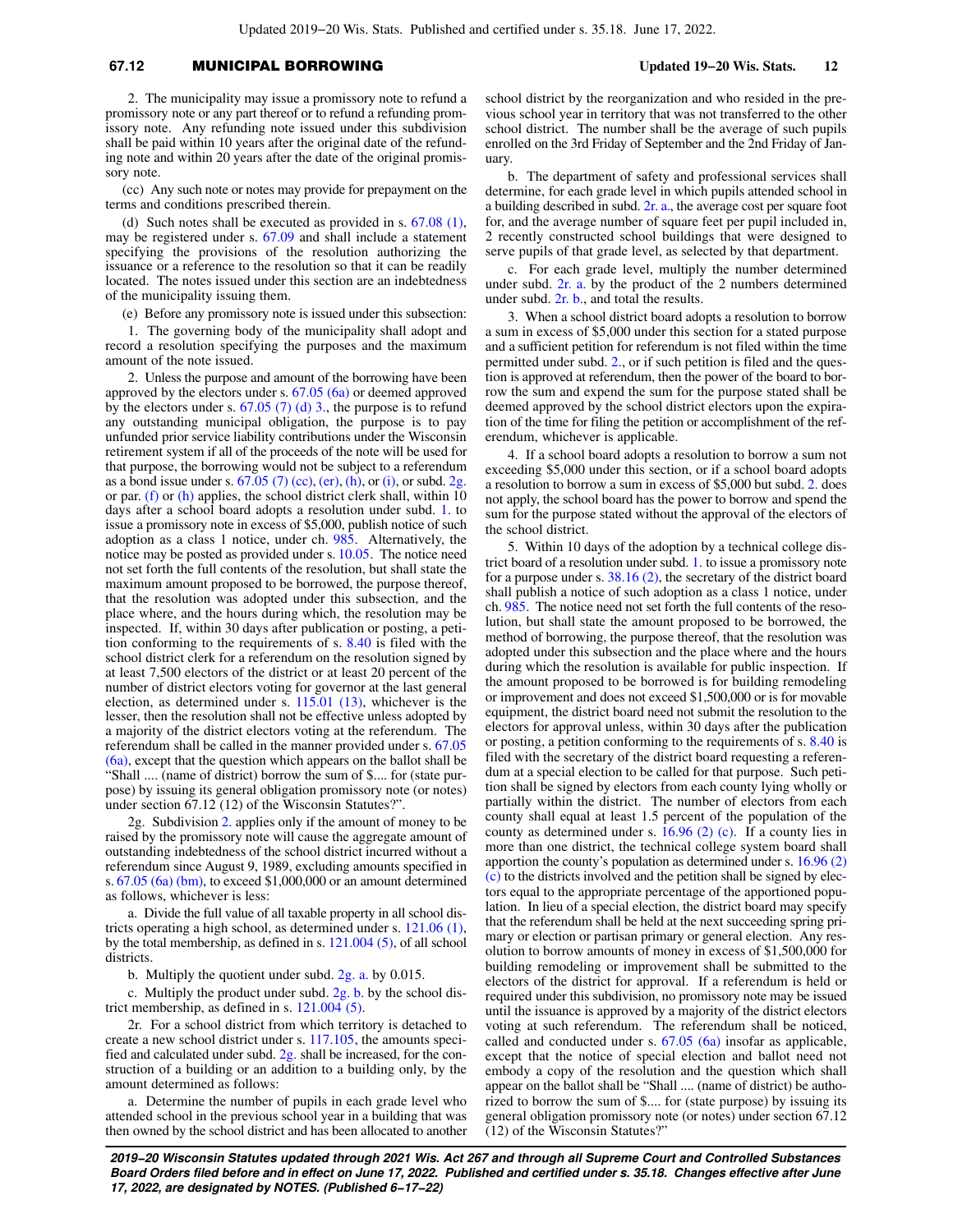6. A copy of any resolution of the district board under subd. [5.](https://docs.legis.wisconsin.gov/document/statutes/67.12(12)(e)5.) which requires a referendum shall be promptly transmitted by the secretary of the district board to the county clerk or board of election commissioners of each county any part of which is contained within the district. A copy of the resolution shall be filed as provided in s. [8.37.](https://docs.legis.wisconsin.gov/document/statutes/8.37) Costs of the referendum shall be borne as provided in ss. [5.68](https://docs.legis.wisconsin.gov/document/statutes/5.68) and [7.03](https://docs.legis.wisconsin.gov/document/statutes/7.03).

7. Notes issued by technical college districts under the authority of this subsection prior to July 1, 1977 and without approval thereof by the electors of such districts are not invalid because of the absence of such approval. Such notes are valid and binding obligations of such district if in all other respects issued in accordance with the law pertaining thereto.

(ee) The governing body of any municipality proceeding to issue a promissory note under this subsection shall, before issuing the note, levy a direct, annual tax sufficient in amount to pay and for the express purpose of paying the interest on the note as it falls due and to pay and discharge the principal thereof at maturity. The municipality may not repeal such levy or in any way obstruct the collection of the tax until all such payments have been made or provided for. Any such tax shall be carried into the tax roll each year and collected as other taxes are collected until all payments on the note have been provided for, except that the amount of tax carried into the tax roll may be reduced in any year by the amount of any surplus in the debt service fund account under s. [67.11.](https://docs.legis.wisconsin.gov/document/statutes/67.11) The municipality may make an appropriation to provide funds for payments coming due on any note, whether or not the note has been authorized, prior to the first collection of the taxes levied for those payments. The amount of the appropriation shall be based on estimates of the amount of notes to be sold and the rate of interest the notes will bear. The municipality may not use the appropriation for any purpose other than that for which appropriated and shall transfer any surplus in the appropriation to the general fund of the municipality. Notwithstanding par. [\(e\) 1.](https://docs.legis.wisconsin.gov/document/statutes/67.12(12)(e)1.), the municipality is not required to levy a tax equal to the amount of that appropriation.

(f) Paragraph [\(e\) 2.](https://docs.legis.wisconsin.gov/document/statutes/67.12(12)(e)2.) does not apply to borrowing by a school district from the state trust funds under subch. [II of ch. 24](https://docs.legis.wisconsin.gov/document/statutes/subch.%20II%20of%20ch.%2024) if the trust fund loan is for a distance education project and the loan has been approved by the board of control of the cooperative educational service agency in which the school district participates.

(g) A common school district, union high school district or unified school district may, upon compliance with the requirements of this section, issue its note or notes in order to provide funds allocated under the contract to the school district as a participant in a contract under s. [120.25](https://docs.legis.wisconsin.gov/document/statutes/120.25).

(h) Paragraph [\(e\) 2.](https://docs.legis.wisconsin.gov/document/statutes/67.12(12)(e)2.) does not apply to borrowing by the school board of a school district created by a reorganization under s. [117.105,](https://docs.legis.wisconsin.gov/document/statutes/117.105) or by the school board from which territory is detached to create a school district under s. [117.105](https://docs.legis.wisconsin.gov/document/statutes/117.105), for the purpose of financing any assets or liabilities apportioned to the school district or assets apportioned to another school district under s. [117.105](https://docs.legis.wisconsin.gov/document/statutes/117.105(1m))  $(1m)$ ,  $(2m)$ , or  $(4m)$ .

(k) Paragraph  $(e)$  5. does not apply to borrowing by a technical college district board to purchase or construct a facility to be used as an applied technology center if s. [38.15 \(3\) \(c\)](https://docs.legis.wisconsin.gov/document/statutes/38.15(3)(c)) applies.

**History:** [1971 c. 49](https://docs.legis.wisconsin.gov/document/acts/1971/49), [144](https://docs.legis.wisconsin.gov/document/acts/1971/144); [1971 c. 152](https://docs.legis.wisconsin.gov/document/acts/1971/152) s. [38](https://docs.legis.wisconsin.gov/document/acts/1971/152,%20s.%2038); [1971 c. 164,](https://docs.legis.wisconsin.gov/document/acts/1971/164) [215;](https://docs.legis.wisconsin.gov/document/acts/1971/215) [1973 c. 172](https://docs.legis.wisconsin.gov/document/acts/1973/172), [250](https://docs.legis.wisconsin.gov/document/acts/1973/250);<br>[1975 c. 311;](https://docs.legis.wisconsin.gov/document/acts/1975/311) [1977 c. 29](https://docs.legis.wisconsin.gov/document/acts/1977/29); [1977 c. 272](https://docs.legis.wisconsin.gov/document/acts/1977/272) s. [98](https://docs.legis.wisconsin.gov/document/acts/1977/272,%20s.%2098); [1977 c. 418;](https://docs.legis.wisconsin.gov/document/acts/1977/418) 1979 c. 324; [1979 c. 110](https://docs.legis.wisconsin.gov/document/acts/1979/110) s. [60](https://docs.legis.wisconsin.gov/document/acts/1979/110,%20s.%2060)<br>[\(13\)](https://docs.legis.wisconsin.gov/document/acts/1979/110,%20s.%2060); [1979 c. 221,](https://docs.legis.wisconsin.gov/document/acts/1979/221) [297](https://docs.legis.wisconsin.gov/document/acts/1979/297); [1981 c. 20](https://docs.legis.wisconsin.gov/document/acts/1981/20), [254](https://docs.legis.wisconsin.gov/document/acts/1981/254); 1981 c. 28

Sub. (12) (e) 5. and 6. permit a vocational, technical and adult education (technical college) district board to initiate a referendum on borrowing by issuing promissory notes, the result of which will be binding on the board. 63 Atty. Gen. 551.

### **67.15 Variable rate obligations. (1)** In this section:

(a) "Credit facility" means a standby or direct payment letter of credit, an insurance policy or other commitment to pay the principal of, or interest on, a municipal obligation.

(b) "Liquidity facility" means a standby or direct payment letter of credit or other commitment to purchase, or provide funds for the purchase of, a municipal obligation presented for purchase under a put option.

(c) "Put option" means the right of the holder or owner of a municipal obligation to present that municipal obligation to the municipality which issued it, its designee or a 3rd party for purchase by that municipality, designee or 3rd party.

(d) "Tendered obligation" means a municipal obligation which is presented for purchase when a put option is exercised.

(e) "Variable interest rate" or "variable rate" means a rate of interest greater than zero which is subject to change from time to time under sub. [\(2\).](https://docs.legis.wisconsin.gov/document/statutes/67.15(2))

(f) "Variable rate obligation" means a municipal obligation which bears interest at a variable rate.

**(2)** Any municipal obligation issued under this chapter or ch. [66](https://docs.legis.wisconsin.gov/document/statutes/ch.%2066) may have a variable interest rate. If a municipality issues a municipal obligation with a variable interest rate, the governing body of the municipality shall adopt and record a resolution providing the following:

(a) A procedure, method, formula or index by which the interest rate may change from time to time.

(b) A stated maximum interest rate for the municipal obligation or for each maturity of the municipal obligation.

**(3)** A resolution under sub. [\(2\)](https://docs.legis.wisconsin.gov/document/statutes/67.15(2)) may provide for changing the interval at which the interest rate may change and for converting the variable rate to a fixed rate.

**(4)** In a resolution under sub. [\(2\)](https://docs.legis.wisconsin.gov/document/statutes/67.15(2)), a municipality may grant or provide for a put option for the holders or owners of any municipal obligation issued under the resolution and may provide in the resolution for the price at which tendered obligations will be purchased. A put option may provide for exercise at one or more designated times or upon a specified period of notice by holders and owners.

**(5)** A municipality may contract with a bank, trust company, investment banker or other financial institution, determined by the governing body of the municipality to be qualified, to act as the agent of the municipality in changing the interest rate of variable rate obligations under the procedure, method, formula or index established under sub. [\(2\) \(a\),](https://docs.legis.wisconsin.gov/document/statutes/67.15(2)(a)) in changing the interval at which such interest rate may change and in purchasing and remarketing tendered obligations. A contract under this subsection may be on an exclusive basis, may be negotiated and may provide for payment of a fee to the agent based on a fixed annual amount, a percentage of the outstanding principal amount of the obligations, a percentage of the principal amount of obligations remarketed or any other criteria approved by the governing body of the municipality which is making the contract.

**(6)** A municipality may contract for the provision of a credit facility or a liquidity facility, or both. A contract under this subsection may be negotiated. A municipality may enter into a separate contract with any party furnishing such credit facility or liquidity facility to provide for repayment by the municipality of amounts paid by that party under the credit facility or liquidity facility, with interest on such amounts at a rate provided in the contract. A municipality's obligation to reimburse a credit facility or liquidity facility for amounts advanced under a contract under this subsection may not be deemed additional debt of the municipality.

**(7)** Any variable rate obligation, including a bond issued under s. [67.04,](https://docs.legis.wisconsin.gov/document/statutes/67.04) which contains any put option allowing any holder or owner of the variable rate obligation to present the variable rate obligation for purchase within one year from the date of the variable rate obligation, may be sold at a public or private sale.

**(8)** The purchase of a tendered obligation by or on behalf of the municipality may not be deemed to be a redemption thereof, and the remarketing of a tendered obligation may not be deemed to be an issuance of that obligation.

**(9)** Any tax levied under s. [67.05 \(10\)](https://docs.legis.wisconsin.gov/document/statutes/67.05(10)) or [67.12 \(12\) \(e\) 1.](https://docs.legis.wisconsin.gov/document/statutes/67.12(12)(e)1.) to pay the principal and interest on a variable rate obligation may be in an amount sufficient to pay the maximum amount of principal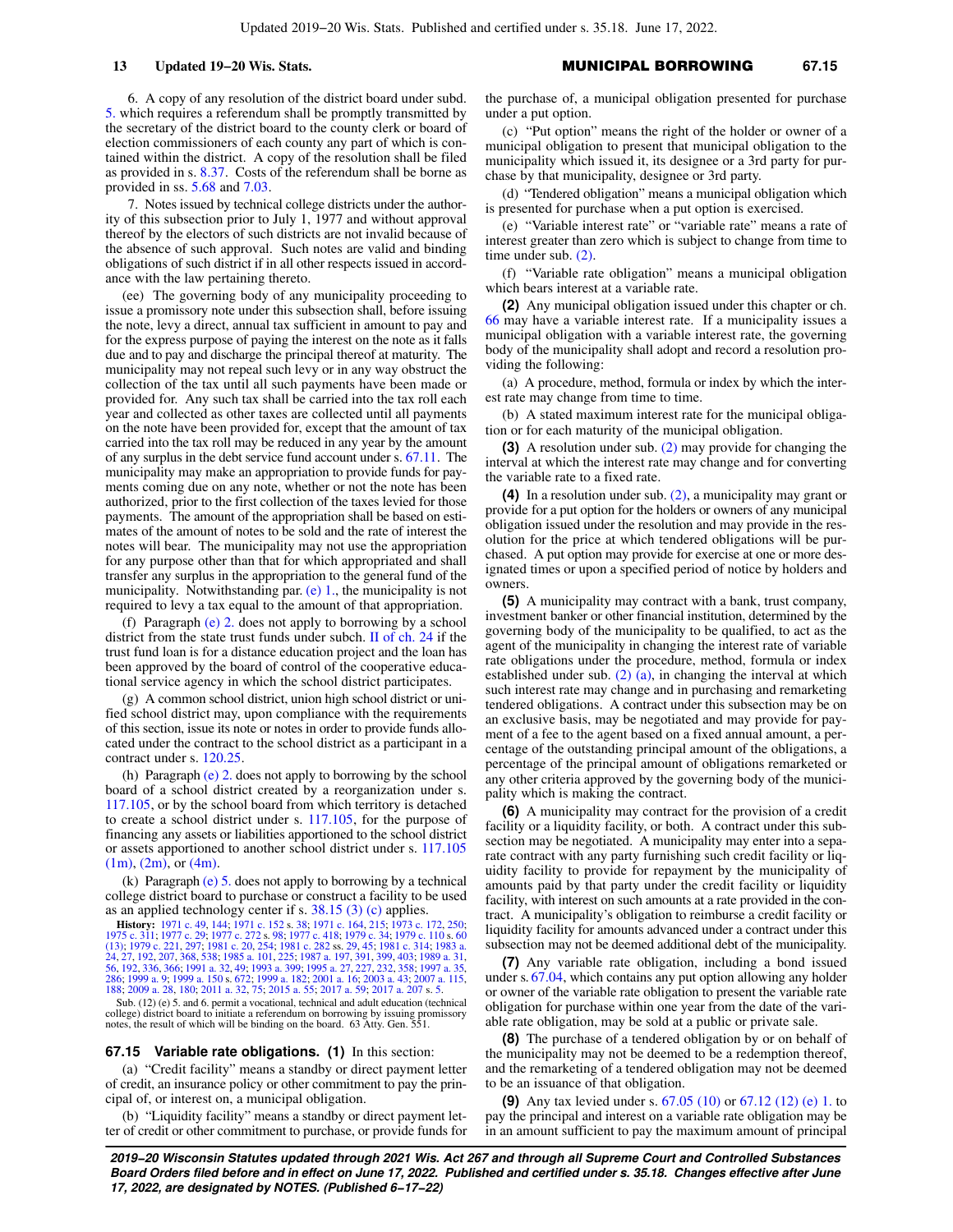# **67.15** MUNICIPAL BORROWING **Updated 19−20 Wis. Stats. 14**

and interest which may be payable under the terms of the obligation or the terms of any contract under sub.  $(6)$ . If, after payment of interest in any year, there is any amount remaining in the debt service account for the obligation which was collected for the purpose of paying interest on the obligation in that year, the amount of tax carried on to the tax roll for the next year may be reduced by that remaining amount.

**History:** [1987 a. 310](https://docs.legis.wisconsin.gov/document/acts/1987/310).

### **67.16 General obligation−local improvement bonds. (1)** In this section:

(a) "Debt service fund" means the fund, however derived, set aside for the payment of principal and interest on bonds issued under this section.

(b) "Governing body" means the body or board vested by statute with the power to levy special assessments for public improvement.

(c) "Local governmental unit" means a county, city, village, town, farm drainage board, sanitary district, utility district, public inland lake protection and rehabilitation district or any other public board, commission or district, except a 1st class city, authorized by law to levy special assessments for public improvements against the property benefited by the special improvements.

(d) "Public improvement" means the result of the performance of work or the furnishing of materials or both, for which special assessments are authorized to be levied against the property benefited by the special assessment.

**(2)** (a) For the purpose of anticipating the collection of special assessments payable in installments under s. [66.0715 \(3\)](https://docs.legis.wisconsin.gov/document/statutes/66.0715(3)), the governing body of a local governmental unit, after the installments have been determined, may issue general obligation−local improvement bonds under this section.

(b) The issue of general obligation−local improvement bonds shall be in an amount not exceeding the aggregate unpaid special assessments levied for the public improvement that the issue is to finance. A single issue of the bonds may be used to finance one or more different local improvements for which special assessments are authorized to be made in the same year. Sections [67.035,](https://docs.legis.wisconsin.gov/document/statutes/67.035) [67.06,](https://docs.legis.wisconsin.gov/document/statutes/67.06) [67.07](https://docs.legis.wisconsin.gov/document/statutes/67.07), [67.08](https://docs.legis.wisconsin.gov/document/statutes/67.08) and [67.11,](https://docs.legis.wisconsin.gov/document/statutes/67.11) where not contrary to the provisions of this section, apply to the bonds. The bonds shall mature in the same number of installments as the underlying special assessments, but the date of maturity of each installment of the bonds shall be fixed in October, November or December. The first maturity of the bonds may be in the 2nd year following the date of levy of the first installment of the underlying special assessment. At the time that the bonds are authorized, the governing body of the local governmental unit shall levy a tax upon all the taxable property of the local governmental unit sufficient to provide for the payment of the principal and interest of the bonds at maturity. The tax levy is irrepealable. All collections of installments of the special assessments levied to pay for the public improvement, either before or after delinquency, shall be placed by the treasurer of the local governmental unit in a special debt service fund, designated and identified for the issue of the bonds, and shall be used only for the payment of the bonds and interest of the issue. The annual installment of the irrepealable tax levied for the purpose of payment of the bonds and interest on the bonds shall be diminished by the amount on hand in the debt service fund on November 1 of each tax levy year after deducting any unpaid interest and principal due in that year, and the amount on hand in the fund shall be applied to the payment of the next succeeding installment of principal and interest named on the bonds. Any deficiency in the debt service fund for the payment of the bonds and interest at maturity shall be paid out of the general fund of the local governmental unit and the general fund shall be reimbursed from the collection of that part of the irrepealable tax that is actually levied. Any surplus in the debt service fund after all bonds and interest are fully paid shall be paid into the general fund.

(c) If any installment of the special assessment that is entered in the tax roll is not paid to the treasurer of the local governmental unit with the other taxes, it shall be returned to the county treasurer as delinquent in trust for collection.

**(3)** After the expiration of 90 days from the date of a general obligation−local improvement bond, the bond is conclusive evidence of the legality of all proceedings up to and including the issue of the bond and prima facie evidence of the proper construction of the improvement.

**History:** [1999 a. 150](https://docs.legis.wisconsin.gov/document/acts/1999/150) ss. [518,](https://docs.legis.wisconsin.gov/document/acts/1999/150,%20s.%20518) [623;](https://docs.legis.wisconsin.gov/document/acts/1999/150,%20s.%20623) [2001 a. 30](https://docs.legis.wisconsin.gov/document/acts/2001/30); [2005 a. 253.](https://docs.legis.wisconsin.gov/document/acts/2005/253)

**67.17 Diversion of funds, liability of officers for.** Every public officer, and the sureties on the officer's official bond, and every other person participating directly or indirectly in any impairment of a borrowed money fund or of a debt service fund of any municipality, shall be liable in an action brought by such municipality or by one or more of its taxpayers, or by any party owning a warrant, note, order, or other obligation payable in whole or in part out of such fund, to restore to such fund all such diversions therefrom.

**History:** [1983 a. 207](https://docs.legis.wisconsin.gov/document/acts/1983/207) s. [93 \(8\);](https://docs.legis.wisconsin.gov/document/acts/1983/207,%20s.%2093) [1991 a. 316](https://docs.legis.wisconsin.gov/document/acts/1991/316).

**67.22 Issuance stayed by protest.** No bonds, other than refunding bonds, may be issued in any cases where, within 30 days after the adoption of the initial resolution under s. [67.05 \(1\),](https://docs.legis.wisconsin.gov/document/statutes/67.05(1)) a petition is filed with the clerk of the municipality contemplating the issuance of bonds, signed by a majority of the municipality's electors as defined in s. [6.02 \(1\)](https://docs.legis.wisconsin.gov/document/statutes/6.02(1)) requesting in the petition that issue not be made.

**History:** [1983 a. 207;](https://docs.legis.wisconsin.gov/document/acts/1983/207) [1987 a. 197](https://docs.legis.wisconsin.gov/document/acts/1987/197).

**67.24 Validation of obligations of incorporated municipality.** (1) Any municipality, however incorporated, exercising functions of government after such incorporation may borrow money, within constitutional limitations, for the purpose of financing any building, improvement, work or other public undertaking for the furnishing, constructing, erecting, installing, or operating any public service, including sewers, water systems for fire protection and for public and industrial use, sewage disposal systems and plants, storm water relief sewers, channels and ditches, public highways and extensions thereof, or such other public necessities which its governing body may deem necessary for the protection of public health and safety and to prevent pollution of streams and water courses, notwithstanding that such incorporated municipality may be involved in or threatened with a civil action testing or questioning the incorporation of such municipality or the validity of any part of such incorporation and all proceedings of the governing body of such municipality authorizing the issuance of bonds, notes and other evidences of debts and all resolutions or ordinances adopted for such purposes and the execution and delivery of such evidences of indebtedness are hereby validated and shall be legal and enforceable obligations of such municipality with like force and effect as the obligations of regularly incorporated municipal corporations; and the determination by any court that such municipality is irregularly incorporated shall not affect the rights of creditors against the territory and assets of such purported incorporated municipality; the legislative intention being that there shall be no lapse of government or power of government to act for the general welfare, public interest and commercial betterment of such incorporated area during the pendency of any civil or threatened civil action. All taxes levied or to be levied in accordance with the provision made by such purported municipality for the collection of a direct annual tax sufficient to pay the interest on such bonds, notes or other evidence of debts and to pay and discharge the principal thereof, shall be valid and be levied and enforced against the territory of such purported municipality by the local governmental unit or units of which the territory may be a part.

**History:** [1979 c. 110](https://docs.legis.wisconsin.gov/document/acts/1979/110) s. [60 \(5\)](https://docs.legis.wisconsin.gov/document/acts/1979/110,%20s.%2060).

**67.25 Redevelopment bonds.** Any proceedings by a city prior to October 4, 1959 for the issuance of general obligation bonds as authorized by s. [66.1333 \(13\)](https://docs.legis.wisconsin.gov/document/statutes/66.1333(13)) in effect at the time of such proceedings, to provide financial assistance to blight elimination,